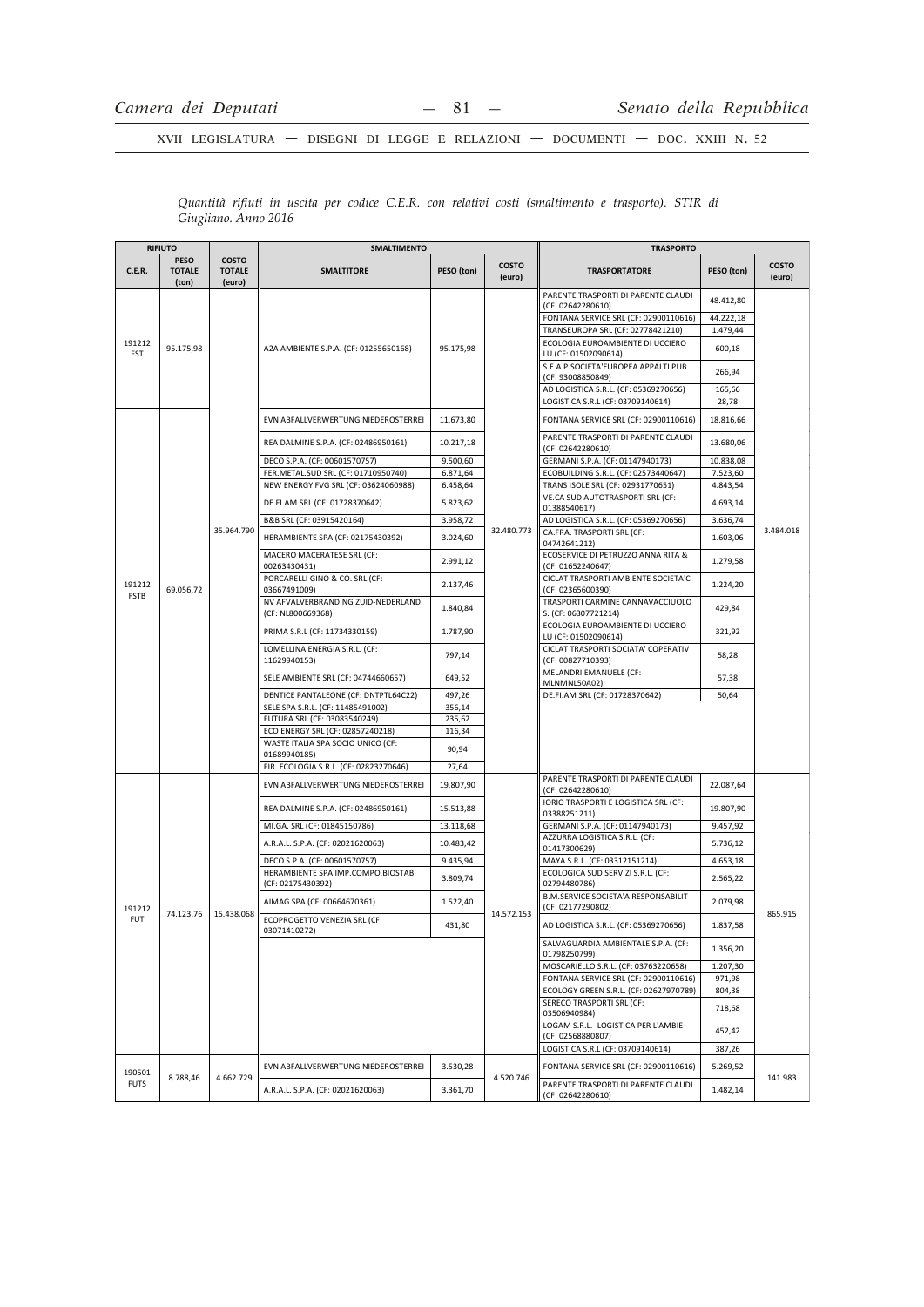$\equiv$ 

XVII LEGISLATURA - DISEGNI DI LEGGE E RELAZIONI - DOCUMENTI - DOC. XXIII N. 52

|        |           |      | DECO S.P.A. (CF: 00601570757)                            | 1.587,48  |      | AD LOGISTICA S.R.L. (CF: 05369270656)                    | 1.059,92  |      |
|--------|-----------|------|----------------------------------------------------------|-----------|------|----------------------------------------------------------|-----------|------|
|        |           |      | CALABRA MACERI E SERVIZI SPA (CF:<br>01668030784)        | 203,84    |      | AZZURRA LOGISTICA S.R.L. (CF:<br>01417300629)            | 732,00    |      |
|        |           |      | HERAMBIENTE SPA IMP.COMPO.BIOSTAB.<br>(CF: 02175430392)  | 105,16    |      | IORIO TRASPORTI E LOGISTICA SRL (CF:<br>03388251211)     | 142,98    |      |
|        |           |      |                                                          |           |      | CASA DI SPEDIZIONI CASARIN SRL (CF:<br>01610280263)      | 42,70     |      |
|        |           |      |                                                          |           |      | CICLAT TRASPORTI SOCIATA' COPERATIV<br>(CF: 00827710393) | 29,88     |      |
|        |           |      |                                                          |           |      | LOGISTICA S.R.L (CF: 03709140614)                        | 29,32     |      |
|        |           |      | DITTA PROGEST S.P.A. (CF: 05645620633)                   | 10.691,50 |      |                                                          |           |      |
|        |           |      | DE.FI.AM.SRL (CF: 01728370642)                           | 8.197,82  |      |                                                          |           |      |
|        |           |      | CONSORZIO ASI-CONSOCIATA CGS S.C.A.<br>(CF: 01780400642) | 502,26    |      |                                                          |           |      |
| 161002 | 19.806,80 | N.D. | DITTA B.ENERGY S.P.A (CF: 04939710630)                   | 328,24    | N.D. | ECOBUILDING S.R.L. (CF: 02573440647)                     | 19.806,80 | N.D. |
|        |           |      | SANAV SRL (CF: 04373030651)                              | 57,90     |      |                                                          |           |      |
|        |           |      | CONSORZIO ASI-CONSOCIATA CGS S.C.A.<br>(CF: 01780400642) | 29,08     |      |                                                          |           |      |
| 160216 | 0.02      | N.D. | CITTA' DI LEONIA COOPERATIVA SOCIAL (CF:<br>07370100633) | 0,02      | N.D. | CITTA' DI LEONIA COOP.ARL (CF:<br>07370100633)           | 0,02      | N.D. |
| 160304 | 49.72     | N.D. | DITTA PROGEST S.P.A. (CF: 05645620633)                   | 49.72     | N.D. | TRA.M.A.E.L. SRL (CF: 04903830638)                       | 38,96     | N.D. |
|        |           |      |                                                          |           |      | FURINO ECOLOGIA SRL (CF: 07901860630)                    | 10,76     |      |
|        |           |      | SANAV SRL (CF: 04373030651)                              | 149,66    |      | ECOBUILDING S.R.L. (CF: 02573440647)                     | 208,94    |      |
|        |           |      | CONSORZIO ASI-CONSOCIATA CGS S.C.A.<br>(CF: 01780400642) | 59,84     |      | ECOSERVICE DI PETRUZZO ANNA RITA &<br>(CF: 01652240647)  | 149,70    |      |
|        |           |      | C.G.S. SCARL SALERNO (CF: 02573830656)                   | 30,24     |      |                                                          |           |      |
| 190703 | 358,64    | N.D. | CONSORZIO GESTIONE SERVIZI SCARL (CF:<br>01780400642)    | 30,02     | N.D. |                                                          |           | N.D. |
|        |           |      | CONSORZIO GESTIONE SERVIZI S.C.A.R. (CF:<br>01780400642) | 29,78     |      |                                                          |           |      |
|        |           |      | C.G.S. SCARL SALERNO (CF: 02573830656)                   | 29,58     |      |                                                          |           |      |
|        |           |      | CONSORZIO GESTIONE SERVIZI S.C.A.R. (CF:<br>01780400642) | 29,52     |      |                                                          |           |      |
|        |           |      | GRUPPO METALFER SRL (CF: 06972001215)                    | 198,46    |      | CAMPANIA ROTTAMI S.R.L. (CF:<br>03870590613)             | 411,14    |      |
|        |           |      | ECO SIDER SRL (CF: 03200210650)                          | 197,30    |      | RICICLA CAMPANIA S.R.L. (CF:<br>05783811218)             | 161,52    |      |
| 191202 | 636.22    | N.D. | RICICLA CAMPANIA SRL (CF: 05783811218)                   | 147,56    | N.D. | PLANETARIA SRL (CF: 07517220633)                         | 63,56     | N.D. |
|        |           |      | RI.GENERA SRL (CF: 03468310986)                          | 63.56     |      |                                                          |           |      |
|        |           |      | ECO LOGISTICA MERIDIONALE SRL (CF:<br>05321050659)       | 29,34     |      |                                                          |           |      |
|        |           |      | DE.FI.AM.SRL (CF: 01728370642)                           | 800,92    |      |                                                          |           |      |
| 200304 | 1.183,50  | N.D. | DITTA ESPEKO S.R.L. (CF: 03577420635)                    | 382,58    | N.D. | ECOBUILDING S.R.L. (CF: 02573440647)                     | 1.183,50  | N.D. |
| 200307 | 2,98      | N.D. | DE.FI.AM.SRL (CF: 01728370642)                           | 2,98      | N.D. | DE.FI.AM SRL (CF: 01728370642)                           | 2,98      | N.D. |
|        |           |      |                                                          |           |      |                                                          |           |      |

269.182,80 56.065.587

51.573.672

4.491.916

Quantità rifiuti in uscita per codice C.E.R. con relativi costi (smaltimento e trasporto). STIR di Giugliano. 1º semestre 2017

|                       | <b>RIFIUTO</b>                        |                                         | <b>SMALTIMENTO</b>                                  |            |                 | <b>TRASPORTO</b>                                         |            |                 |
|-----------------------|---------------------------------------|-----------------------------------------|-----------------------------------------------------|------------|-----------------|----------------------------------------------------------|------------|-----------------|
| C.E.R.                | <b>PESO</b><br><b>TOTALE</b><br>(ton) | <b>COSTO</b><br><b>TOTALE</b><br>(euro) | <b>SMALTITORE</b>                                   | PESO (ton) | COSTO<br>(euro) | <b>TRASPORTATORE</b>                                     | PESO (ton) | COSTO<br>(euro) |
|                       |                                       |                                         |                                                     |            |                 | PARENTE TRASPORTI DI PARENTE CLAUDI<br>(CF: 02642280610) | 22.508.74  |                 |
| 191212                |                                       |                                         |                                                     |            |                 | LOGISTICA S.R.L (CF: 03709140614)                        | 10.736.46  |                 |
| <b>FST</b>            | 42.304.54                             |                                         | A2A AMBIENTE S.P.A. (CF: 01255650168)               | 42.304.54  |                 | ECOLOGIA EUROAMBIENTE DI UCCIERO<br>LU (CF: 01502090614) | 8.825.76   |                 |
|                       |                                       |                                         |                                                     |            |                 | VENTRONE S.R.L. (CF: 03787100613)                        | 152.88     |                 |
|                       |                                       |                                         |                                                     |            |                 | TRANSEUROPA SRL (CF: 02778421210)                        | 80.70      |                 |
|                       |                                       |                                         | REA DALMINE S.P.A. (CF: 02486950161)                | 6.324.00   |                 | PARENTE TRASPORTI DI PARENTE CLAUDI<br>(CF: 02642280610) | 4.503,60   |                 |
|                       |                                       |                                         | DE.FI.AM.SRL (CF: 01728370642)                      | 6.011,42   |                 | ECOBUILDING S.R.L. (CF: 02573440647)                     | 4.374.14   |                 |
|                       |                                       | 14.596.656                              | FER.METAL.SUD SPA (CF: 01710950740)                 | 3.280,08   | 13,800.299      | GERMANI S.P.A. (CF: 01147940173)                         | 3.903,88   | 796.356         |
|                       |                                       |                                         | DECO S.P.A. (CF: 00601570757)                       | 3.212,64   |                 | AD LOGISTICA S.R.L. (CF: 05369270656)                    | 3.298,08   |                 |
|                       |                                       |                                         | FIR. ECOLOGIA S.R.L. (CF: 02823270646)              | 1.670.98   |                 | DE.FI.AM SRL (CF: 01728370642)                           | 2.070.84   |                 |
| 191212<br><b>FSTB</b> | 23.888,36                             |                                         | B&B SRL (CF: 03915420164)                           | 1.181,64   |                 | CA.FRA. TRASPORTI SRL (CF:<br>04742641212)               | 1.783.44   |                 |
|                       |                                       |                                         | <b>DENTICE PANTALEONE (CF:</b><br>DNTPTL64C22F694N) | 821,48     |                 | FCOLOGIA FUROAMBIENTE DI UCCIFRO<br>LU (CF: 01502090614) | 1.452.90   |                 |
|                       |                                       |                                         | NEW ENERGY FVG SRL (CF: 03624060988)                | 786.56     |                 | VENTRONE S.R.L. (CF: 03787100613)                        | 1.247,96   |                 |
|                       |                                       |                                         | SELE AMBIENTE SRL (CF: 04744660657)                 | 484.28     |                 | LOGISTICA S.R.L (CF: 03709140614)                        | 794.66     |                 |
|                       |                                       |                                         | ECO ENERGY SRL (CF: 02857240218)                    | 115,28     |                 | TRASPORTI CARMINE CANNAVACCIUOLO<br>S. (CF: 06307721214) | 458,86     |                 |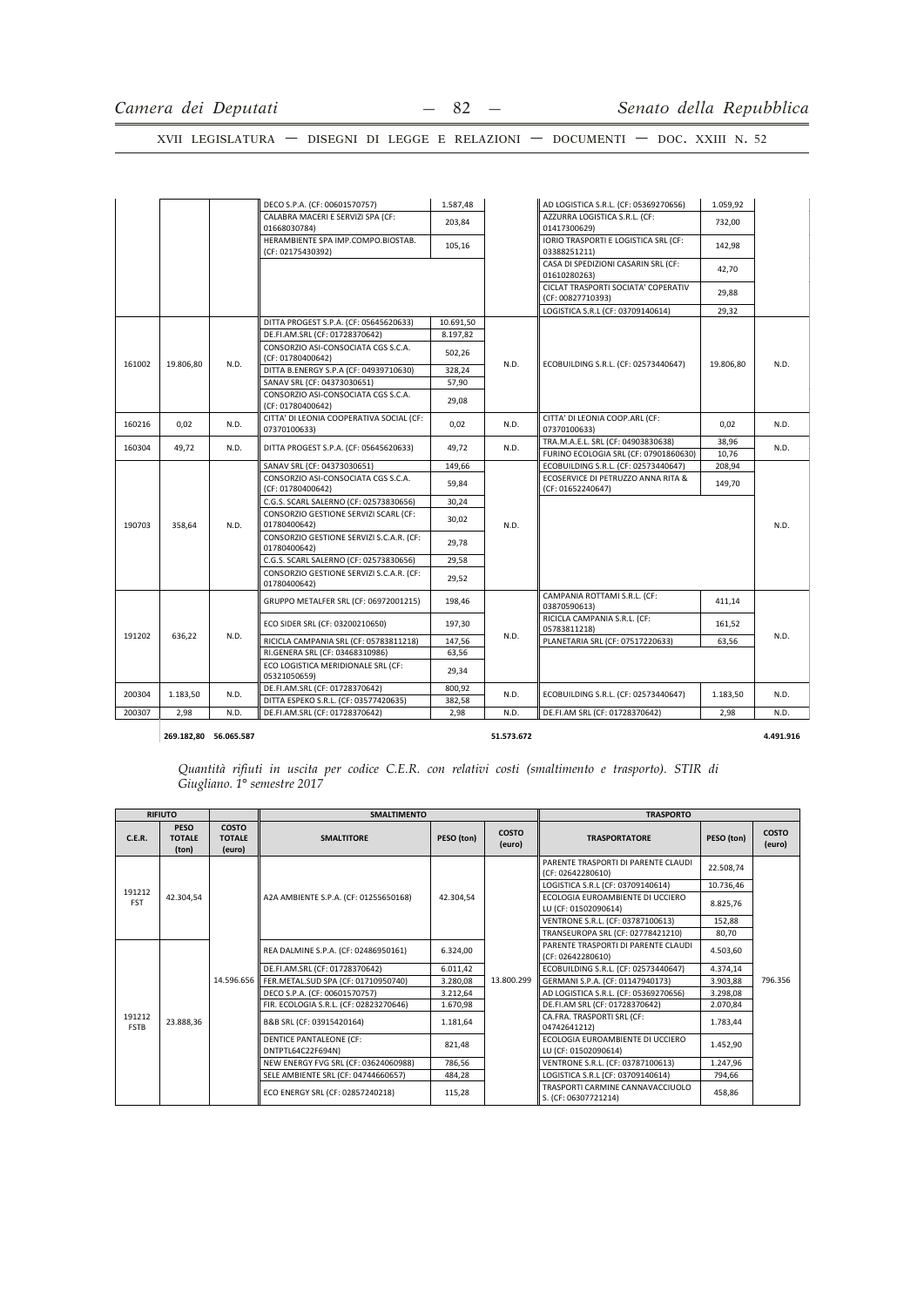|                       |                |            | A.R.A.L. S.P.A. (CF: 02021620063)                                       | 7.470.52        |            | PARENTE TRASPORTI DI PARENTE CLAUDI<br>(CF: 02642280610)        | 6.977.58  |         |
|-----------------------|----------------|------------|-------------------------------------------------------------------------|-----------------|------------|-----------------------------------------------------------------|-----------|---------|
|                       |                |            | REA DALMINE S.P.A. (CF: 02486950161)                                    | 6.490,74        |            | GERMANI S.P.A. (CF: 01147940173)                                | 6.490,74  |         |
|                       |                |            | MI.GA. SRL (CF: 01845150786)                                            | 5.565,96        |            | AZZURRA LOGISTICA S.R.L. (CF:<br>01417300629)                   | 6.253,98  |         |
|                       |                |            | DECO S.P.A. (CF: 00601570757)                                           | 5.269,08        |            | MAYA S.R.L. (CF: 03312151214)                                   | 1.825,88  |         |
|                       |                |            | HERAMBIENTE SPA IMP.COMPO.BIOSTAB.<br>(CF: 02175430392)                 | 785,30          |            | G&D ECOLOGICA S.R.L. (CF: 03437040797)                          | 980,10    |         |
| 191212<br><b>FUT</b>  | 25.581,60      | N.D.       |                                                                         |                 | 5.551.499  | MOSCARIELLO S.R.L. (CF: 03763220658)                            | 750,36    | N.D.    |
|                       |                |            |                                                                         |                 |            | <b>B.M.SERVICE SOCIETA'A RESPONSABILIT</b><br>(CF: 02177290802) | 740.90    |         |
|                       |                |            |                                                                         |                 |            | SALVAGUARDIA AMBIENTALE S.P.A. (CF:<br>01798250799)             | 572,40    |         |
|                       |                |            |                                                                         |                 |            | ECOLOGICA SUD SERVIZI S.R.L. (CF:<br>02794480786)               | 480,00    |         |
|                       |                |            |                                                                         |                 |            | AD LOGISTICA S.R.L. (CF: 05369270656)                           | 293,34    |         |
|                       |                |            |                                                                         |                 |            | ECOLOGY GREEN S.R.L. (CF: 02627970789)                          | 216,32    |         |
|                       |                |            | DECO S.P.A. (CF: 00601570757)                                           | 2.870,60        |            | LOGISTICA S.R.L (CF: 03709140614)                               | 3.951,00  |         |
|                       |                |            | A.R.A.L. S.P.A. (CF: 02021620063)                                       | 2.216,94        |            | AD LOGISTICA S.R.L. (CF: 05369270656)                           | 903,46    |         |
|                       |                |            | CALABRA MACERI E SERVIZI SPA (CF:<br>01668030784)                       | 1.939,10        |            | IORIO TRASPORTI E LOGISTICA SRL (CF:<br>03388251211)            | 890,16    |         |
| 190501<br><b>FUTS</b> | 7.587,68       | N.D.       | EVN ABFALLVERWERTUNG NIEDEROSTERREI                                     | 561,04          | 2.806.645  | PARENTE TRASPORTI DI PARENTE CLAUDI<br>(CF: 02642280610)        | 850,94    | N.D.    |
|                       |                |            |                                                                         |                 |            | AZZURRA LOGISTICA S.R.L. (CF:<br>01417300629)                   | 390.54    |         |
|                       |                |            |                                                                         |                 |            | VENTRONE S.R.L. (CF: 03787100613)                               | 345,80    |         |
|                       |                |            |                                                                         |                 |            | C.I.T.E.CONS.STAB.INT.TRASP.E.-S.C (CF:<br>04238130654)         | 255,78    |         |
|                       |                |            | DITTA PROGEST S.P.A. (CF: 05645620633)                                  | 5.246,16        |            | ECOBUILDING S.R.L. (CF: 02573440647)                            | 11.401,84 |         |
|                       |                |            | DE.FI.AM.SRL (CF: 01728370642)                                          | 4.471,58        |            | ECOSERVICE DI PETRUZZO ANNA RITA &<br>(CF: 01652240647)         | 394,00    |         |
| 161002                | 12.130,54      | N.D.       | SANAV SRL (CF: 04373030651)                                             | 2.119,68        | N.D.       | ECOSERVICE S.R.L. (CF: 01652240647)                             | 334.70    | N.D.    |
|                       |                |            | DITTA ESPEKO S.R.L. (CF: 03577420635)                                   | 263,96          |            |                                                                 |           |         |
|                       |                |            | CONSORZIO ASI-CONSOCIATA CGS S.C.A.<br>(CF: 01780400642)                | 29,16           |            |                                                                 |           |         |
| 170405                | 29,86          | N.D.       | METALLI AMBIENTE S.R.L. (CF:<br>01514570629)                            | 29,86           | N.D.       | METALLI AMBIENTE S.R.L. (CF:<br>01514570629)                    | 29,86     | N.D.    |
|                       |                |            | C.G.S. SCARL SALERNO (CF: 02573830656)                                  | 60,38           |            | ECOSERVICE DI PETRUZZO ANNA RITA &<br>(CF: 01652240647)         | 60,38     |         |
| 190703                | 119.14         | N.D.       |                                                                         |                 | N.D.       | ECOBUILDING S.R.L. (CF: 02573440647)                            | 58,76     | N.D.    |
|                       |                |            | CONSORZIO GESTIONE SERVIZI SCARL (CF:<br>01780400642)                   | 58,76           |            |                                                                 |           |         |
| 191202                | 252,32         | N.D.       | ECO LOGISTICA MERIDIONALE SRL (CF:<br>05517610654)                      | 126,56          | N.D.       | CAMPANIA ROTTAMI S.R.L. (CF:<br>03870590613)                    | 160,52    | N.D.    |
|                       |                |            | SIDER GROUP S.R.L. (CF: 05321050659)                                    | 125,76          |            | VIENNA TRASPORTI - SOCIETA COOPERAT<br>(CF: 05054350656)        | 91,80     |         |
| 200304                | 675,90         | N.D.       | DITTA ESPEKO S.R.L. (CF: 03577420635)<br>DE.FI.AM.SRL (CF: 01728370642) | 646,52<br>29,38 | N.D.       | ECOBUILDING S.R.L. (CF: 02573440647)                            | 675,90    | N.D.    |
| 200307                | 4,84           | N.D.       | DE.FI.AM.SRL (CF: 01728370642)                                          | 4,84            | N.D.       | DE.FI.AM SRL (CF: 01728370642)                                  | 4,84      | N.D.    |
|                       |                |            |                                                                         |                 |            |                                                                 |           |         |
|                       | 112.574.7<br>8 | 14.596.656 |                                                                         |                 | 22.158.444 |                                                                 |           | 796.356 |

Con riferimento al periodo 1º gennaio 2014/30 giugno 2017, sono state determinate le quantità di rifiuto da processo, vale a dire quello contraddistinto dai codici CER 191212 e 190501, trasportato da ciascun vettore, calcolandone la relativa quota percentuale. I dati elaborati sono stati riepilogati nella seguente tabella.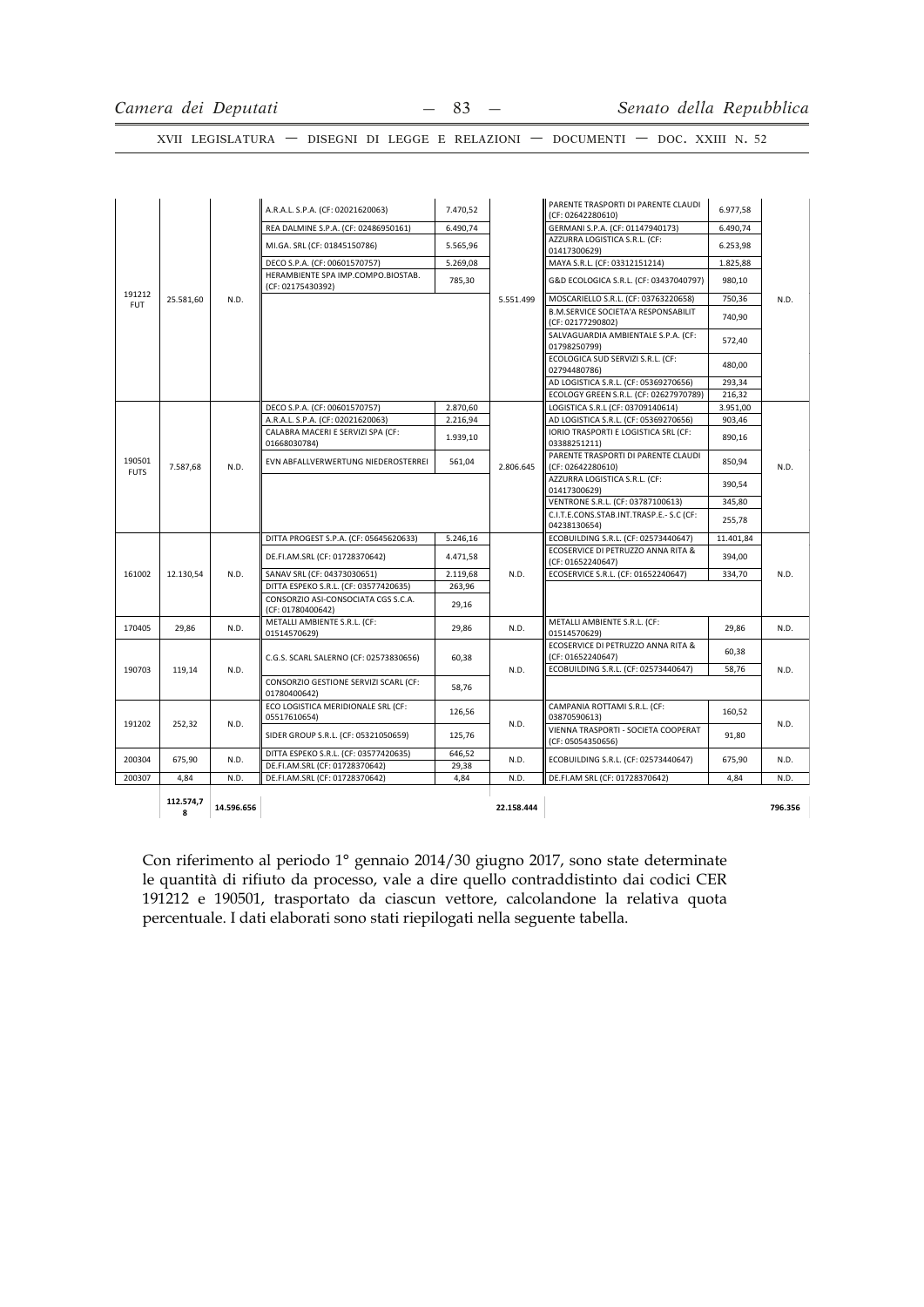Quantità rifiuti (CER 191212 e 190501) trasportata da ciascun vettore. STIR di Giugliano (NA). 1º gennaio 2014/30 giugno 2017

| <b>TRASPORTATORE</b>                                                | <b>PESO</b><br>191212<br>(ton) | %<br>191212 | <b>PESO</b><br>190501<br>(ton) | %<br>190501 | <b>PESO</b><br>$191212 +$<br>190501<br>(ton) | %<br>191212<br>190501 |
|---------------------------------------------------------------------|--------------------------------|-------------|--------------------------------|-------------|----------------------------------------------|-----------------------|
| PARENTE TRASPORTI DI PARENTE CLAUDI (CF: 02642280610) <sup>15</sup> | 298.887.42                     | 39,74%      | 6.827,60                       | 18,49%      | 305.715,02                                   | 38,75%                |
| FONTANA SERVICE SRL (CF: 02900110616) <sup>16</sup>                 | 136.783,66                     | 18,19%      | 7.857,92                       | 21,28%      | 144.641,58                                   | 18,33%                |
| GERMANI S.P.A. (CF: 01147940173)17                                  | 62.017,02                      | 8,25%       | 180,22                         | 0,49%       | 62.197,24                                    | 7,88%                 |
| VE.CA SUD AUTOTRASPORTI SRL (CF: 01388540617)                       | 29.839,55                      | 3,97%       | 3.830,62                       | 10,37%      | 33.670,17                                    | 4,27%                 |
| CATURANO AUTOTRASPORTI S.R.L. (CF: 00688870609)                     | 32.987,41                      | 4,39%       | 0,00                           | 0,00%       | 32.987,41                                    | 4,18%                 |
| LA ROCCA TERMINAL S.R.L. (CF: 04734570650)                          | 26.699,92                      | 3,55%       | 0,00                           | 0,00%       | 26.699,92                                    | 3,38%                 |
| IORIO TRASPORTI E LOGISTICA SRL (CF: 03388251211)                   | 25.097,80                      | 3,34%       | 1.033,14                       | 2,80%       | 26.130,94                                    | 3,31%                 |
| LOGISTICA S.R.L (CF: 03709140614)                                   | 13.595,50                      | 1,81%       | 4.427,20                       | 11,99%      | 18.022,70                                    | 2,28%                 |
| AD LOGISTICA S.R.L. (CF: 05369270656)                               | 14.582,50                      | 1,94%       | 3.390,74                       | 9,18%       | 17.973,24                                    | 2,28%                 |
| TRANS ISOLE SRL (CF: 02931770651)                                   | 17.818,04                      | 2,37%       | 0,00                           | 0,00%       | 17.818,04                                    | 2,26%                 |
| EUROPETROLI SRL (CF: 02804460653)                                   | 14.874,94                      | 1,98%       | 1.928,68                       | 5,22%       | 16.803,62                                    | 2,13%                 |
| AZZURRA LOGISTICA S.R.L. (CF: 01417300629)                          | 11.990,10                      | 1,59%       | 1.122,54                       | 3,04%       | 13.112,64                                    | 1,66%                 |
| ECOBUILDING S.R.L. (CF: 02573440647)                                | 11.955,98                      | 1,59%       | 0,00                           | 0,00%       | 11.955,98                                    | 1,52%                 |
| ECOLOGIA EUROAMBIENTE DI UCCIERO LU (CF: 01502090614)               | 11.200,76                      | 1,49%       | 0,00                           | 0,00%       | 11.200,76                                    | 1,42%                 |
| MAYA S.R.L. (CF: 03312151214)                                       | 6.479,06                       | 0,86%       | 0,00                           | 0,00%       | 6.479,06                                     | 0,82%                 |
| S.E.A.P.SOCIETA'EUROPEA APPALTI PUB (CF: 93008850849)               | 5.149,64                       | 0,68%       | 0,00                           | 0,00%       | 5.149,64                                     | 0,65%                 |
| TRANSEUROPA SRL (CF: 02778421210)                                   | 4.864,22                       | 0,65%       | 52,98                          | 0,14%       | 4.917,20                                     | 0,62%                 |
| ECOLOGISTICA SERVIZI SRL (CF: 02548790738)                          | 0,00                           | 0,00%       | 4.890,18                       | 13,24%      | 4.890,18                                     | 0,62%                 |
| CA.FRA. TRASPORTI SRL (CF: 04742641212)                             | 3.386,50                       | 0,45%       | 0,00                           | 0,00%       | 3.386,50                                     | 0,43%                 |
| ECOLOGICA SUD SERVIZI S.R.L. (CF: 02794480786)                      | 3.045,22                       | 0,40%       | 0,00                           | 0,00%       | 3.045,22                                     | 0,39%                 |
| B.M.SERVICE SOCIETA'A RESPONSABILIT (CF: 02177290802)               | 2.820,88                       | 0,38%       | 0,00                           | 0,00%       | 2.820,88                                     | 0,36%                 |
| ECOSERVICE DI PETRUZZO ANNA RITA & (CF: 01652240647)                | 2.198,06                       | 0,29%       | 413,42                         | 1,12%       | 2.611,48                                     | 0,33%                 |
| DE.FI.AM SRL (CF: 01728370642)                                      | 2.372.40                       | 0,32%       | 0,00                           | 0.00%       | 2.372,40                                     | 0,30%                 |
| MOSCARIELLO S.R.L. (CF: 03763220658)                                | 1.957,66                       | 0,26%       | 0,00                           | 0,00%       | 1.957,66                                     | 0,25%                 |
| SALVAGUARDIA AMBIENTALE S.P.A. (CF: 01798250799)                    | 1.928,60                       | 0,26%       | 0,00                           | 0,00%       | 1.928,60                                     | 0,24%                 |
| VENTRONE S.R.L. (CF: 03787100613)                                   | 1.400,84                       | 0,19%       | 345,80                         | 0,94%       | 1.746,64                                     | 0,22%                 |
| CICLAT TRASPORTI AMBIENTE SOCIETA'C (CF: 02365600390)               | 1.282,48                       | 0,17%       | 0,00                           | 0,00%       | 1.282,48                                     | 0,16%                 |
| CASTIGLIA S.R.L. (CF: 02379340736)                                  | 1.107,04                       | 0,15%       | 0,00                           | 0,00%       | 1.107,04                                     | 0,14%                 |
| ECOLOGY GREEN S.R.L. (CF: 02627970789)                              | 1.020,70                       | 0,14%       | 0,00                           | 0,00%       | 1.020,70                                     | 0,13%                 |
| G&D ECOLOGICA S.R.L. (CF: 03437040797)                              | 980.10                         | 0,13%       | 0,00                           | 0.00%       | 980.10                                       | 0.12%                 |
| TRASPORTI CARMINE CANNAVACCIUOLO S. (CF: 06307721214)               | 888,70                         | 0,12%       | 0,00                           | 0,00%       | 888,70                                       | 0,11%                 |
| SERECO TRASPORTI SRL (CF: 03506940984)                              | 718,68                         | 0,10%       | 0,00                           | 0,00%       | 718,68                                       | 0,09%                 |
| DE SARLO ANTONIO E C. S.A.S. (CF: 02570680658)                      | 664,24                         | 0,09%       | 0,00                           | 0.00%       | 664,24                                       | 0,08%                 |
| EUROLOGISTICA S.P.A. (CF: 01766560971)                              | 639,70                         | 0,09%       | 0,00                           | 0,00%       | 639,70                                       | 0,08%                 |
| LOGAM S.R.L.- LOGISTICA PER L'AMBIE (CF: 02568880807)               | 452,42                         | 0,06%       | 0,00                           | 0,00%       | 452,42                                       | 0,06%                 |
| CU.MA S.R.L. (CF: 00840400949)                                      | 0,00                           | 0,00%       | 304,10                         | 0,82%       | 304,10                                       | 0,04%                 |
| C.I.T.E.CONS.STAB.INT.TRASP.E.- S.C (CF: 04238130654)               | 0,00                           | 0,00%       | 255,78                         | 0,69%       | 255,78                                       | 0,03%                 |
| COS.MER. SPA (CF: 01152120638)                                      | 211,78                         | 0,03%       | 0,00                           | 0,00%       | 211,78                                       | 0,03%                 |
| RESSIA GIAN PIETRO & C SNC (CF: 00432390060)                        | 113,00                         | 0,02%       | 0,00                           | 0,00%       | 113,00                                       | 0,01%                 |
| MELANDRI EMANUELE (CF: MLNMNL50A02)                                 | 57,38                          | 0,01%       | 0,00                           | 0,00%       | 57,38                                        | 0,01%                 |
| CASA DI SPEDIZIONI CASARIN SRL (CF: 01610280263)                    | 0,00                           | 0,00%       | 42,70                          | 0,12%       | 42,70                                        | 0,01%                 |
| MERANO TRASPORTI S.R.L. (CF: 03175041213)                           | 36,90                          | 0,00%       | 0,00                           | 0,00%       | 36,90                                        | 0,00%                 |
| CICLAT TRASPORTI SOCIATA' COPERATIV (CF: 00827710393)               | 0,00                           | 0,00%       | 29,88                          | 0,08%       | 29,88                                        | 0,00%                 |
|                                                                     | 752.106.80                     |             | 36.933.50                      |             | 789.040.30                                   |                       |

752.106,80

<sup>789.040,30</sup> 

<sup>&</sup>lt;sup>15</sup> Parente Trasporti di Parente Claudio & C. SAS, con sede in Casapesenna (CE), vico Benevento, 1  $(C.F. 02642280610).$ 

<sup>&</sup>lt;sup>16</sup> Fontana Service Srl, con sede in Lusciano (CE), via Don Milani - P.Co Daphne, 1 (C.F. 02900110616).

<sup>&</sup>lt;sup>17</sup> Germani Spa, con sede in San Zeno Naviglio (BS), via Volta, 8 (C.F. 01147940173).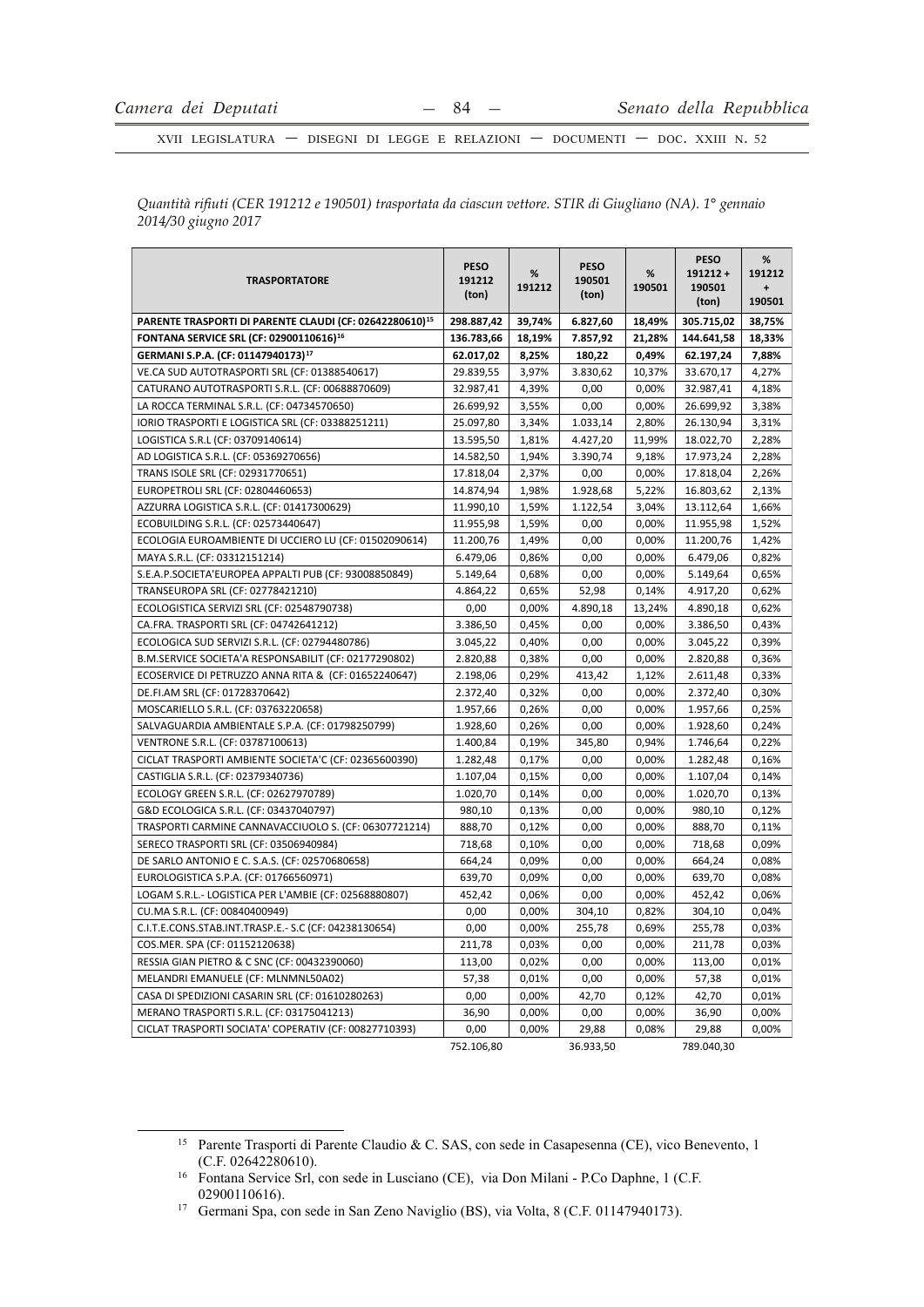– 85 –

XVII LEGISLATURA — DISEGNI DI LEGGE E RELAZIONI — DOCUMENTI — DOC. XXIII N. 52

I principali vettori dei rifiuti CER 191212 e 190501, possono meglio apprezzarsi con il grafico seguente che riporta i trasportatori con quantità trasferite di rifiuti superiori al 5% del totale.



*Quantità rifiuti in uscita per codice C.E.R. con relativi costi (smaltimento e trasporto). STIR di Tufino. Anno 2014*

|                      | <b>RIFIUTO</b>                 |                                         | <b>SMALTIMENTO</b>                               |            |                        | <b>TRASPORTO</b>                                         |            |                        |
|----------------------|--------------------------------|-----------------------------------------|--------------------------------------------------|------------|------------------------|----------------------------------------------------------|------------|------------------------|
| C.E.R.               | PESO<br><b>TOTALE</b><br>(ton) | <b>COSTO</b><br><b>TOTALE</b><br>(euro) | <b>SMALTITORE</b>                                | PESO (ton) | <b>COSTO</b><br>(euro) | <b>TRASPORTATORE</b>                                     | PESO (ton) | <b>COSTO</b><br>(euro) |
|                      |                                |                                         |                                                  |            |                        | ECOSERVICE DI PETRUZZO ANNA RITA &<br>(CF: 01652240647)  | 26.238,81  |                        |
|                      |                                |                                         |                                                  |            |                        | VE.CA SUD AUTOTRASPORTI SRL (CF:<br>01388540617)         | 23.513,42  |                        |
| 191212<br><b>FST</b> | 80.784,65                      |                                         | A2A AMBIENTE S.P.A. (CF: 01255650168)            | 80.784,65  |                        | S.E.A.P. SRL (CF: 93008850849)                           | 8.760,80   |                        |
|                      |                                |                                         |                                                  |            |                        | PARENTE TRASPORTI DI PARENTE CLAUDI<br>(CF: 02642280610) | 8.007.78   |                        |
|                      |                                |                                         |                                                  |            |                        | TRANSEUROPA SRL (CF: 02778421210)                        | 7.826,46   |                        |
|                      |                                |                                         |                                                  |            |                        | EUROPETROLI SRL (CF: 02804460653)                        | 6.437,38   |                        |
|                      |                                |                                         | REA DALMINE S.P.A. (CF: 02486950161)             | 19.213,84  |                        | GERMANI S.P.A. (CF: 01147940173)                         | 24.518,50  |                        |
|                      |                                |                                         | LOMELLINA ENERGIA SRL (CF: 11629940153)          | 10.254,46  |                        | PARENTE TRASPORTI DI PARENTE CLAUDI<br>(CF: 02642280610) | 10.380,76  |                        |
|                      |                                | 33.358.958                              | A.R.A.L. SPA (CF: 02021620063)                   | 8.610,18   | 25.682.008             | EUROPETROLI SRL (CF: 02804460653)                        | 8.404,62   | 7.676.950              |
|                      |                                |                                         | DE.FI.AM.SRL (CF: 01728370642)                   | 6.147.88   |                        | VE.CA SUD AUTOTRASPORTI SRL (CF:<br>01388540617)         | 8.248,52   |                        |
|                      |                                |                                         | B & B SRL (CF: 03915420164)                      | 5.854,24   |                        | DE.FI.AM SRL (CF: 01728370642)                           | 6.252,50   |                        |
| 191212               |                                |                                         | COS.MER S.P.A. (CF: 01152120638)                 | 4.849,34   |                        | COS.MER S.P.A. (CF: 01152120638)                         | 4.849,34   |                        |
| <b>FSTB</b>          | 68.995,88                      |                                         | ACCAM SPA (CF: 00234060127)                      | 4.057,52   |                        | FONTANA SERVICE S.R.L. (CF:<br>02900110616)              | 3.230,22   |                        |
|                      |                                |                                         | ACEGASAPSAMGA S.P.A. (CF: 00930530324)           | 3.601,34   |                        | ECOBUILDING S.R.L. (CF: 02573440647)                     | 1.699,94   |                        |
|                      |                                |                                         | CORIONI S.R.L. (CF: 02825020965)                 | 1.569,40   |                        | ECOSERVICE DI PETRUZZO ANNA RITA &<br>(CF: 01652240647)  | 976,76     |                        |
|                      |                                |                                         | SOTRIS SPA (CF: 01136110390)                     | 1.512,22   |                        | RESSIA GIAN PIETRO E C. S.N.C. (CF:<br>00432390060)      | 434,72     |                        |
|                      |                                |                                         | HERAMBIENTE RECUPERI S.R.L. (CF:<br>03400081208) | 1.492,16   |                        |                                                          |            |                        |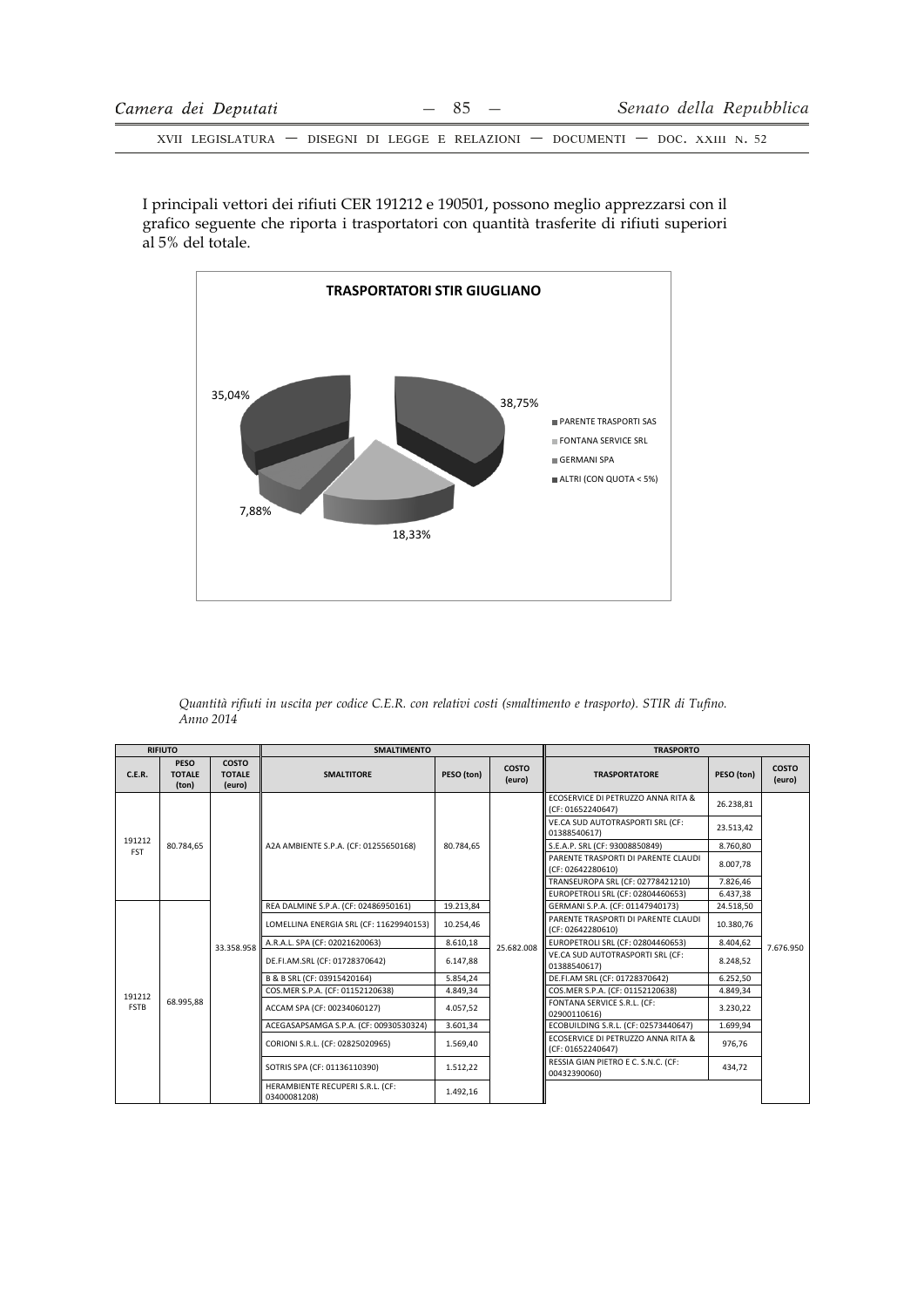|                       |              |            | SELE AMBIENTE S.R.L. (CF: 04744660657)                           | 1.321,18     |            |                                                                              |              |           |
|-----------------------|--------------|------------|------------------------------------------------------------------|--------------|------------|------------------------------------------------------------------------------|--------------|-----------|
|                       |              |            | DENTICE PANTALEONE (CF: DNTPTL64C22)                             | 483,38       |            |                                                                              |              |           |
|                       |              |            | CO.R.E. S.P.A. (CF: 85004470150)                                 | 28,74        |            |                                                                              |              |           |
|                       |              |            | EVN ABFALLVERWERTUNG NIEDEROSTERREI                              | 33.163,90    |            | LA ROCCA TERMINAL SRL (CF:<br>04734570650)                                   | 33.163,90    |           |
|                       |              |            | REA DALMINE S.P.A. (CF: 02486950161)                             | 11.746,86    |            | VE.CA SUD AUTOTRASPORTI SRL (CF:<br>01388540617)                             | 14.681,28    |           |
|                       |              |            | A.R.A.L. SPA (CF: 02021620063)                                   | 4.415,86     |            | PARENTE TRASPORTI DI PARENTE CLAUDI<br>(CF: 02642280610)                     | 9.896,62     |           |
|                       |              |            | MANTOVA AMBIENTE S.R.L. (CF:<br>02169280209)                     | 4.002,52     |            | EUROPETROLI SRL (CF: 02804460653)                                            | 2.174,04     |           |
| 191212<br><b>FUT</b>  | 61.853,96    | 18.824.480 | HERAMBIENTE S.P.A.COMPO. BIOSTAB. (CF:<br>02175430392)           | 3.204,98     | 14.771.008 | GERMANI S.P.A. (CF: 01147940173)                                             | 1.772,56     | 4.053.472 |
|                       |              |            | A2A AMBIENTE S.P.A. (CF: 01255650168)                            | 2.279,58     |            | S.E.A.P. SRL (CF: 93008850849)                                               | 105.50       |           |
|                       |              |            | B & B SRL (CF: 03915420164)                                      | 1.590,00     |            | ECOSERVICE DI PETRUZZO ANNA RITA &<br>(CF: 01652240647)                      | 60,06        |           |
|                       |              |            | A2A AMBIENTE S.P.A. (CF: 01255650168)                            | 776,98       |            |                                                                              |              |           |
|                       |              |            | HERAMBIENTE S.P.A. - IMPIANTO CDR R (CF:<br>02175430392)         | 616,00       |            |                                                                              |              |           |
|                       |              |            | MANTOVA AMBIENTE S.R.L. (CF:<br>02169280209)                     | 57,28        |            |                                                                              |              |           |
|                       |              |            | ECOLEVANTE SPA (CF: 04064280722)                                 | 11.921,18    |            | ECOLOGISTICA SERVIZI SRL (CF:<br>02548790738)                                | 10.539,28    |           |
|                       |              |            | SOGLIANO AMBIENTE SPA (CF:<br>02482630403)                       | 2.660,06     |            | VE.CA SUD AUTOTRASPORTI SRL (CF:<br>01388540617)                             | 3.651,32     |           |
|                       |              |            | C.I.S.A. SPA (CF: 00477150304)                                   | 1.399,02     |            | CU.MA. S.R.L. (CF: 00840400949)                                              | 1.268,42     |           |
| 190501<br><b>FUTS</b> | 17.400,00    | 3.167.850  | HERAMBIENTE S.P.A. - IMPIANTO CDR R (CF:<br>02175430392)         | 778,84       | 2.970.297  | PARENTE TRASPORTI DI PARENTE CLAUDI<br>(CF: 02642280610)                     | 1.064,78     | 197.553   |
|                       |              |            | F.E.A. FRULLO ENERGIA AMBIENTE S.R. (CF:<br>12782000157)         | 464,18       |            | EUROPETROLI SRL (CF: 02804460653)                                            | 632,44       |           |
|                       |              |            | A.R.A.L. SPA (CF: 02021620063)                                   | 176,72       |            | SOGLIANO AMBIENTE TRASPORTI SRL (CF:<br>03308750409)                         | 130.28       |           |
|                       |              |            |                                                                  |              |            | LINEA AMBIENTE SRL (CF: 03022920171)                                         | 113,48       |           |
|                       |              |            | HGE AMBIENTE SRL (CF: 00503930646)                               | 468,00       |            | G.E. - F.LLI FIORETTI S.R.L. (CF:<br>02502480649)                            | 934,98       |           |
| 150203                | 1.072,64     | N.D.       | DE.FI.AM.SRL (CF: 01728370642)                                   | 467,66       | N.D.       | EUROPA AMBIENTE S.R.L. (CF:<br>02172900744)                                  | 136.98       | N.D.      |
|                       |              | N.D.       | FER.METAL. SUD SRL (CF: 01710950740)                             | 136,98       | N.D.       | ECOBUILDING S.R.L. (CF: 02573440647)                                         | 0,68         | N.D.      |
| 160103<br>160122      | 0,14<br>7,68 | N.D.       | DE.FI.AM.SRL (CF: 01728370642)<br>DE.FI.AM.SRL (CF: 01728370642) | 0,14<br>7,68 | N.D.       | ECOBUILDING S.R.L. (CF: 02573440647)<br>ECOBUILDING S.R.L. (CF: 02573440647) | 0,14<br>7,68 | N.D.      |
| 160216                | 0,02         | N.D.       | REC PROGRAM SRL (CF: 01828950616)                                | 0,02         | N.D.       | REC PROGRAM SRL (CF: 01828950616)                                            | 0,02         | N.D.      |
| 160304                | 2,24         | N.D.       | DE.FI.AM.SRL (CF: 01728370642)                                   | 2,24         | N.D.       | ECOBUILDING S.R.L. (CF: 02573440647)                                         | 2,24         | N.D.      |
|                       |              |            | C.G.S. SCARL AVELLINO (CF: 01780400642)                          | 477,10       |            | ECOSERVICE DI PETRUZZO ANNA RITA &<br>(CF: 01652240647)                      | 506,74       |           |
| 161002                | 529,84       | N.D.       | C.G.S. SCARL AVELLINO (CF: 01780400642)                          | 29.64        | N.D.       | TRA.M.A.E.L. SRL (CF: 04903830638)                                           | 23,10        | N.D.      |
|                       |              |            | PROGEST S.P.A. (CF: 05645620633)                                 | 23,10        |            |                                                                              |              |           |
|                       |              |            | ITALRECUPERI SRL (CF: 04866700638)                               | 72,62        |            | ITALRECUPERI SRL (CF: 04866700638)                                           | 72,62        |           |
| 170405                | 85,62        | N.D.       | PARTENOPEA METALLI SRL (CF:<br>03078770611)                      | 13,00        | N.D.       | PARTENOPEA METALLI SRL (CF:<br>03078770611)                                  | 13,00        | N.D.      |
|                       |              |            | PROGEST S.P.A. (CF: 05645620633)                                 | 73,72        |            | ECOSERVICE DI PETRUZZO ANNA RITA &<br>(CF: 01652240647)                      | 179,94       |           |
|                       |              |            | C.G.S. SCARL AVELLINO (CF: 01780400642)                          | 59,06        |            | TRA.M.A.E.L. SRL (CF: 04903830638)                                           | 73,72        |           |
| 190703                | 272,60       | N.D.       | C.G.S. SCARL SALERNO (CF: 02573830656)                           | 49,40        | N.D.       | ECOLOGIA LA VESUVIANA SRL (CF:<br>03653461214)                               | 18,94        | N.D.      |
|                       |              |            | C.G.S. SCARL AVELLINO (CF: 01780400642)                          | 30,42        |            |                                                                              |              |           |
|                       |              |            | C.G.S. SCARL AVELLINO (CF: 01780400642)                          | 30,04        |            |                                                                              |              |           |
|                       |              |            | C.G.S. SCARL SALERNO (CF: 02573830656)                           | 29,96        |            |                                                                              |              |           |
| 191202                | 377,82       | N.D.       | METALSEDI SRL (CF: 02559270653)                                  | 377,82       | N.D.       | METALSEDI S.R.L. (CF: 02559270653)                                           | 377,82       | N.D.      |
| 200307                | 3,70         | N.D.       | DE.FI.AM.SRL (CF: 01728370642)                                   | 3,70         | N.D.       | ECOBUILDING S.R.L. (CF: 02573440647)                                         | 3,70         | N.D.      |

 $\begin{array}{|c|c|} \hline 231.386,7 & 55.351.288 \ \hline 9 & & \hline \end{array}$ 

43.423.313

11.927.97  $\overline{\mathbf{4}}$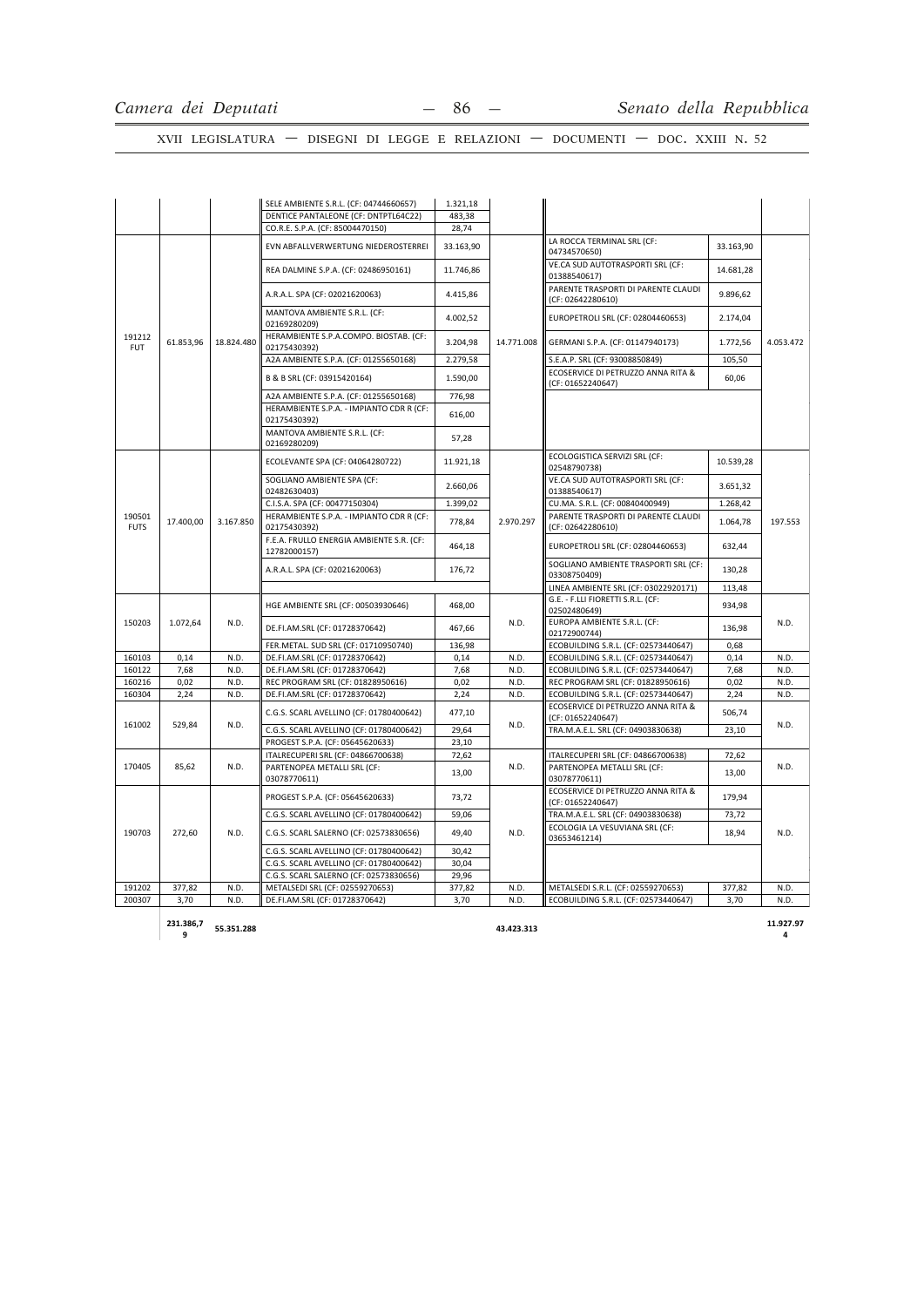$87 -$ 

 $\equiv$ 

XVII LEGISLATURA - DISEGNI DI LEGGE E RELAZIONI - DOCUMENTI - DOC. XXIII N. 52

|             | <b>RIFIUTO</b>                        |                                         | <b>SMALTIMENTO</b>                                                           |            |                        | TRASPORTO                                                              |                 |                        |
|-------------|---------------------------------------|-----------------------------------------|------------------------------------------------------------------------------|------------|------------------------|------------------------------------------------------------------------|-----------------|------------------------|
| C.E.R.      | <b>PESO</b><br><b>TOTALE</b><br>(ton) | <b>COSTO</b><br><b>TOTALE</b><br>(euro) | <b>SMALTITORE</b>                                                            | PESO (ton) | <b>COSTO</b><br>(euro) | <b>TRASPORTATORE</b>                                                   | PESO (ton)      | <b>COSTO</b><br>(euro) |
|             |                                       |                                         | A2A AMBIENTE S.P.A. (CF: 01255650168)                                        | 108.146,46 |                        | S.E.A.P. SRL (CF: 93008850849)                                         | 22.143,32       |                        |
|             |                                       |                                         | LOMELLINA ENERGIA SRL (CF: 11629940153)                                      | 375,06     |                        | FONTANA SERVICE S.R.L. (CF:                                            | 20.520,92       |                        |
|             |                                       |                                         |                                                                              |            |                        | 02900110616)                                                           |                 |                        |
|             |                                       |                                         |                                                                              |            |                        | ECOSERVICE DI PETRUZZO ANNA RITA &                                     | 18.712,18       |                        |
|             |                                       |                                         |                                                                              |            |                        | (CF: 01652240647)<br>TRANSEUROPA SRL (CF: 02778421210)                 | 14.349,50       |                        |
| 191212      |                                       |                                         |                                                                              |            |                        | PARENTE TRASPORTI DI PARENTE CLAUDI                                    |                 |                        |
| FST         | 108.521,52                            |                                         |                                                                              |            |                        | (CF: 02642280610)                                                      | 10.605,44       |                        |
|             |                                       |                                         |                                                                              |            |                        | AD LOGISTICA SRL (CF: 05369270656)                                     | 9.342,38        |                        |
|             |                                       |                                         |                                                                              |            |                        | EUROPETROLI SRL (CF: 02804460653)                                      | 5.114,54        |                        |
|             |                                       |                                         |                                                                              |            |                        | VE.CA SUD AUTOTRASPORTI SRL (CF:                                       | 3.894,44        |                        |
|             |                                       |                                         |                                                                              |            |                        | 01388540617)<br>MERANO TRASPORTI S.R.L. (CF:                           |                 |                        |
|             |                                       |                                         |                                                                              |            |                        | 03175041213)                                                           | 3.838,80        |                        |
|             |                                       | 38.303.432                              | HERAMBIENTE RECUPERI S.R.L. (CF:                                             |            | 28.350.518             | FONTANA SERVICE S.R.L. (CF:                                            |                 | 9.952.913              |
|             |                                       |                                         | 03400081208)                                                                 | 20.231,84  |                        | 02900110616)                                                           | 21.385,28       |                        |
|             |                                       |                                         | REA DALMINE S.P.A. (CF: 02486950161)                                         | 15.872,10  |                        | GERMANI S.P.A. (CF: 01147940173)                                       | 19.451,02       |                        |
|             |                                       |                                         | TIRME S.A. - SON REUS- (CF: A-07326473)                                      | 11.752,00  |                        | TRANS ISOLE SRL (CF: 02931770651)                                      | 11.752,00       |                        |
|             |                                       |                                         | NEW ENERGY FVG SRL (CF: 03624060988)                                         | 10.641,86  |                        | PARENTE TRASPORTI DI PARENTE CLAUDI<br>(CF: 02642280610)               | 11.749,08       |                        |
| 191212      |                                       |                                         | LOMELLINA ENERGIA SRL (CF: 11629940153)                                      | 8.270,14   |                        | AD LOGISTICA SRL (CF: 05369270656)                                     | 8.705,74        |                        |
| <b>FSTB</b> | 79.516,72                             |                                         | B & B SRL (CF: 03915420164)                                                  | 7.127,56   |                        | EUROPETROLI SRL (CF: 02804460653)                                      | 2.883,54        |                        |
|             |                                       |                                         |                                                                              |            |                        | VE.CA SUD AUTOTRASPORTI SRL (CF:                                       |                 |                        |
|             |                                       |                                         | CORIONI S.R.L. (CF: 02825020965)                                             | 3.733,64   |                        | 01388540617)                                                           | 1.720,64        |                        |
|             |                                       |                                         | DE.FI.AM.SRL (CF: 01728370642)                                               | 1.652,18   |                        | DE.FI.AM SRL (CF: 01728370642)                                         | 1.565,72        |                        |
|             |                                       |                                         | A.R.A.L. SPA (CF: 02021620063)                                               | 176,12     |                        | ECOSERVICE DI PETRUZZO ANNA RITA &                                     | 217,24          |                        |
|             |                                       |                                         |                                                                              |            |                        | (CF: 01652240647)                                                      |                 |                        |
|             |                                       |                                         | WASTE ITALIA S.P.A. (CF: 01689940185)<br>EVN ABFALLVERWERTUNG NIEDEROSTERREI | 59,28      |                        | ECOBUILDING S.R.L. (CF: 02573440647)<br>LA ROCCA TERMINAL SRL (CF:     | 86,46           |                        |
|             |                                       |                                         | (CF: )                                                                       | 27.839,38  |                        | 04734570650)                                                           | 19.376,26       |                        |
|             |                                       |                                         |                                                                              |            |                        | IORIO TRASPORTI E LOGISTICA S.R.L. (CF:                                |                 |                        |
|             |                                       |                                         | A.R.A.L. SPA (CF: 02021620063)                                               | 3.009,84   |                        | 03388251211)                                                           | 8.463,12        |                        |
|             |                                       |                                         | REA DALMINE S.P.A. (CF: 02486950161)                                         | 1.679,40   |                        | PARENTE TRASPORTI DI PARENTE CLAUDI                                    | 2.755,70        |                        |
|             |                                       |                                         |                                                                              |            |                        | (CF: 02642280610)                                                      |                 |                        |
| 191212      | 34.308,98                             | 12.380.099                              | MANTOVA AMBIENTE S.R.L. (CF:<br>02169280209)                                 | 777,68     | 9.626.907              | AD LOGISTICA SRL (CF: 05369270656)                                     | 1.776,28        | 2.753.192              |
| FUT         |                                       |                                         |                                                                              |            |                        | FONTANA SERVICE S.R.L. (CF:                                            |                 |                        |
|             |                                       |                                         | HERAMBIENTE S.P.A. (CF: 02175430392)                                         | 478,66     |                        | 02900110616)                                                           | 1.136,56        |                        |
|             |                                       |                                         | HERAMBIENTE S.P.A. COMPO. BIOSTAB. (CF:                                      | 313,74     |                        | EUROPETROLI SRL (CF: 02804460653)                                      | 543,32          |                        |
|             |                                       |                                         | 02175430392)                                                                 |            |                        |                                                                        |                 |                        |
|             |                                       |                                         | AKRON S.P.A. (CF: 01591161201)                                               | 210,28     |                        | ECOSERVICE DI PETRUZZO ANNA RITA &                                     | 139,78          |                        |
|             |                                       |                                         |                                                                              |            |                        | (CF: 01652240647)<br>LOGISTICA S.R.L. (CF: 03709140614)                | 117,96          |                        |
|             |                                       |                                         |                                                                              |            |                        | PARENTE TRASPORTI DI PARENTE CLAUDI                                    |                 |                        |
|             |                                       |                                         | A.R.A.L. SPA (CF: 02021620063)                                               | 16.526,80  |                        | (CF: 02642280610)                                                      | 8.305,36        |                        |
|             |                                       |                                         | HERAMBIENTE S.P.A. COMPO. BIOSTAB. (CF:                                      | 3.495,44   |                        | AD LOGISTICA SRL (CF: 05369270656)                                     | 7.482,42        |                        |
|             |                                       |                                         | 02175430392)                                                                 |            |                        |                                                                        |                 |                        |
|             |                                       |                                         | REA DALMINE S.P.A. (CF: 02486950161)                                         | 1.569,90   |                        | EUROPETROLI SRL (CF: 02804460653)<br>FONTANA SERVICE S.R.L. (CF:       | 2.171,78        |                        |
| 190501      |                                       |                                         | LOMELLINA ENERGIA SRL (CF: 11629940153)                                      | 579,36     |                        | 02900110616)                                                           | 1.822,68        |                        |
| <b>FUTS</b> | 22.888,24                             | 5.687.870                               | F.E.A. FRULLO ENERGIA AMBIENTE S.R. (CF:                                     |            | 3.646.674              | VE.CA SUD AUTOTRASPORTI SRL (CF:                                       |                 | 2.041.196              |
|             |                                       |                                         | 12782000157)                                                                 | 373.00     |                        | 01388540617)                                                           | 1.370,06        |                        |
|             |                                       |                                         | HERAMBIENTE S.P.A. - IMPIANTO CDR R (CF:                                     | 343,74     |                        | ECOSERVICE DI PETRUZZO ANNA RITA &                                     | 1.019,00        |                        |
|             |                                       |                                         | 02175430392)                                                                 |            |                        | (CF: 01652240647)                                                      |                 |                        |
|             |                                       |                                         |                                                                              |            |                        | LOGISTICA S.R.L. (CF: 03709140614)<br>GERMANI S.P.A. (CF: 01147940173) | 662,20<br>27,42 |                        |
|             |                                       |                                         |                                                                              |            |                        | TRANSEUROPA SRL (CF: 02778421210)                                      | 27,32           |                        |
| 150203      | 0,30                                  | N.D.                                    | DE.FI.AM.SRL (CF: 01728370642)                                               | 0,30       | N.D.                   | ECOBUILDING S.R.L. (CF: 02573440647)                                   | 0,30            | N.D.                   |
| 160103      | 10,80                                 | N.D.                                    | EDIL CAVA SANTA MARIA LA BRUNA S.R. (CF:                                     | 10,80      | N.D.                   | EDIL CAVA SANTA MARIA LA BRUNA S.R.                                    | 10,80           | N.D.                   |
|             |                                       |                                         | 04214820633)                                                                 |            |                        | (CF: 04214820633)                                                      |                 |                        |
| 160122      | 4,24                                  | N.D.                                    | DE.FI.AM.SRL (CF: 01728370642)                                               | 4,24       | N.D.                   | ECOBUILDING S.R.L. (CF: 02573440647)                                   | 4,24            | N.D.                   |
| 160216      | 0,02                                  | N.D.                                    | CITTA' DI LEONIA COOPERATIVA SOCIAL (CF:                                     | 0,02       | N.D.                   | CITTA' DI LEONIA COOPERATIVA SOCIAL                                    | 0,02            | N.D.                   |
| 161002      | 26,38                                 | N.D.                                    | 07370100633)<br>PROGEST S.P.A. (CF: 05645620633)                             | 26,38      | N.D.                   | (CF: 07370100633)<br>TRA.M.A.E.L. SRL (CF: 04903830638)                | 26,38           | N.D.                   |
|             |                                       |                                         | PARTENOPEA METALLI S.R.L. (CF:                                               |            |                        | PARTENOPEA METALLI SRL (CF:                                            |                 |                        |
| 170405      | 8,98                                  | N.D.                                    | 03078770611)                                                                 | 8,98       | N.D.                   | 03078770611)                                                           | 8,98            | N.D.                   |
| 190703      | 479,34                                | N.D.                                    | SANAV SRL (CF: 04373030651)                                                  | 181,46     | N.D.                   | ECOSERVICE DI PETRUZZO ANNA RITA &                                     | 241,14          | N.D.                   |
|             |                                       |                                         |                                                                              |            |                        | (CF: 01652240647)                                                      |                 |                        |

Quantità rifiuti in uscita per codice C.E.R. con relativi costi (smaltimento e trasporto). STIR di Tufino. Anno 2015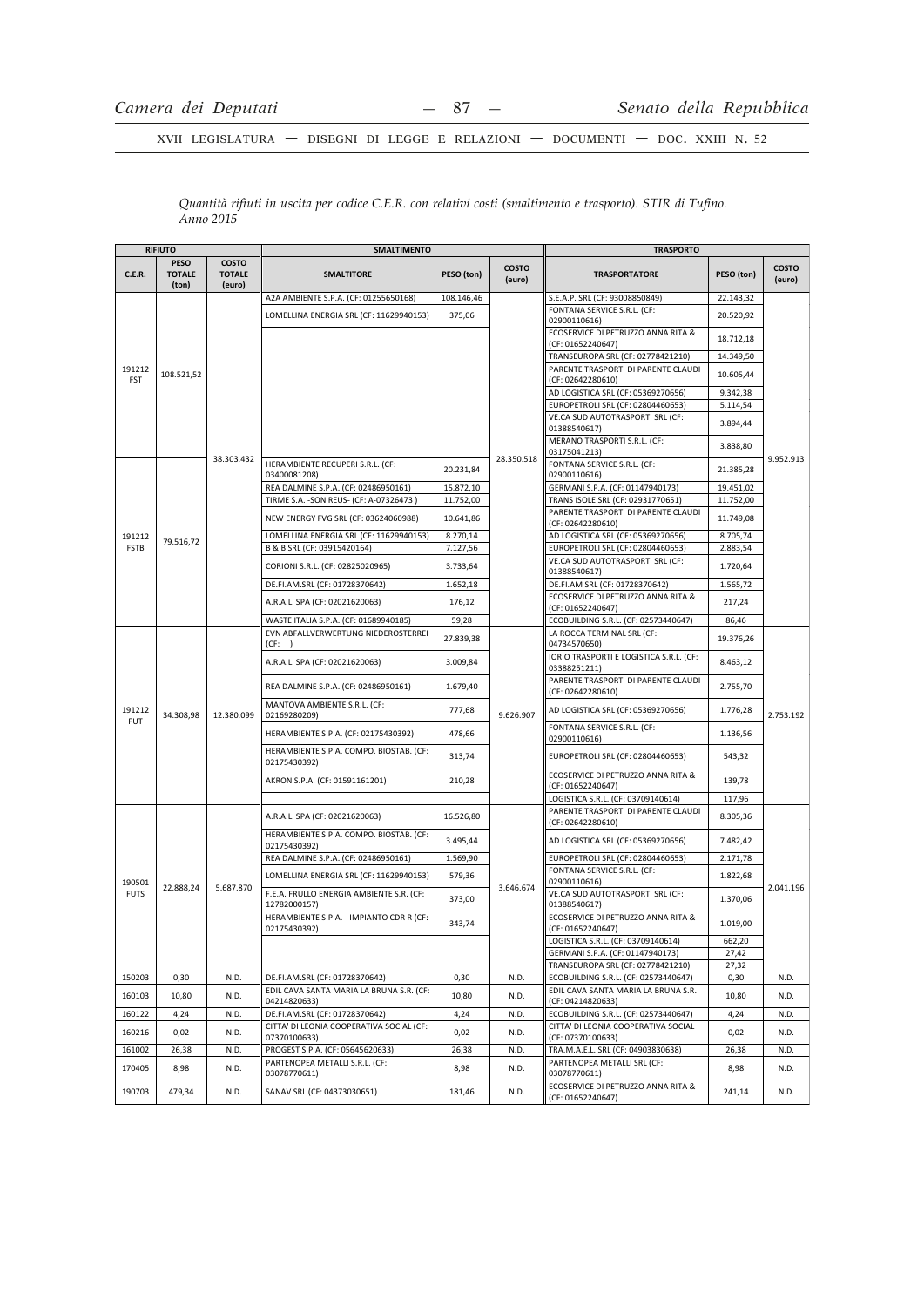$\overline{\phantom{0}}$ 

XVII LEGISLATURA - DISEGNI DI LEGGE E RELAZIONI - DOCUMENTI - DOC. XXIII N. 52

|        |           |            | PROGEST S.P.A. (CF: 05645620633)                         | 178,96 |            | ECOLOGICA SUD SERVIZI S.R.L. (CF:<br>02794480786)        | 178.96 |                |
|--------|-----------|------------|----------------------------------------------------------|--------|------------|----------------------------------------------------------|--------|----------------|
|        |           |            | C.G.S. SCARL AVELLINO (CF: 01780400642)                  | 89,36  |            | ECOBUILDING S.R.L. (CF: 02573440647)                     | 59,24  |                |
|        |           |            | C.G.S. SCARL AVELLINO (CF: 01780400642)                  | 29,56  |            |                                                          |        |                |
| 190814 | 61.48     | N.D.       | BLEU S.R.L. (CF: 02233320692)                            | 61,48  | N.D.       | PLANETARIA SRL (CF: 07517220633)                         | 61.48  | N.D.           |
|        |           |            | CENTRO DI RACCOLTA ECOLOGICA SE.RI.<br>(CF: 02822140659) | 196,96 |            | PLANETARIA SRL (CF: 07517220633)                         | 137,50 |                |
|        |           |            | RI.GENERA SRL (CF: 03468310986)                          | 137,50 |            | TRASPORTI SAN MARINO SOCIETA' COOPE<br>(CF: 04521930653) | 107,90 |                |
| 191202 | 428.44    | N.D.       | METALSEDI SRL (CF: 02559270653)                          | 93,98  | N.D.       | METALSEDI S.R.L. (CF: 02559270653)                       | 93.98  | N.D.           |
|        |           |            |                                                          |        |            | CENTRO DI RACCOLTA ECOLOGICA SE.RI.<br>(CF: 02822140659) | 72,50  |                |
|        |           |            |                                                          |        |            | R.A.F. S.A.S. DI COSTA ANTONIO & C. (CF:<br>03120750652) | 16,56  |                |
| 200307 | 3,12      | N.D.       | DE.FI.AM.SRL (CF: 01728370642)                           | 3,12   | N.D.       | ECOBUILDING S.R.L. (CF: 02573440647)                     | 3,12   | N.D.           |
|        | 246.258,5 | 56.371.400 |                                                          |        | 41.624.099 |                                                          |        | 14.747.3<br>02 |

Quantità rifiuti in uscita per codice C.E.R. con relativi costi (smaltimento e trasporto). STIR di Tufino. Anno 2016

|                      | <b>RIFIUTO</b>                        |                                         | <b>SMALTIMENTO</b>                             |            |                        | <b>TRASPORTO</b>                                         |                                                                                                                                                                                                       |                 |  |
|----------------------|---------------------------------------|-----------------------------------------|------------------------------------------------|------------|------------------------|----------------------------------------------------------|-------------------------------------------------------------------------------------------------------------------------------------------------------------------------------------------------------|-----------------|--|
| C.E.R.               | <b>PESO</b><br><b>TOTALE</b><br>(ton) | <b>COSTO</b><br><b>TOTALE</b><br>(euro) | <b>SMALTITORE</b>                              | PESO (ton) | <b>COSTO</b><br>(euro) | <b>TRASPORTATORE</b>                                     | PESO (ton)                                                                                                                                                                                            | COSTO<br>(euro) |  |
|                      |                                       |                                         |                                                |            |                        | ECOSERVICE DI PETRUZZO ANNA RITA &<br>(CF: 01652240647)  | 32.192,68                                                                                                                                                                                             |                 |  |
|                      |                                       |                                         |                                                |            |                        | FONTANA SERVICE S.R.L. (CF:<br>02900110616)              | 31.605,22<br>21.070.02<br>12.076,26<br>12.035,10<br>10.786.88<br>4.411,98<br>1.514,36<br>1.042.88<br>16.120.56<br>13.970,02<br>12.662,92<br>11.341,92<br>5.241,90<br>3.649,48<br>2.043,86<br>1.866.86 |                 |  |
|                      |                                       |                                         |                                                |            |                        | PARENTE TRASPORTI DI PARENTE CLAUDI<br>(CF: 02642280610) |                                                                                                                                                                                                       |                 |  |
| 191212<br><b>FST</b> | 126.735,38                            |                                         | A2A AMBIENTE S.P.A. (CF: 01255650168)          | 126.735,38 |                        | MERANO TRASPORTI S.R.L. (CF:<br>03175041213)             |                                                                                                                                                                                                       |                 |  |
|                      |                                       |                                         |                                                |            |                        | AD LOGISTICA SRL (CF: 05369270656)                       |                                                                                                                                                                                                       |                 |  |
|                      |                                       |                                         |                                                |            |                        | TRANSEUROPA SRL (CF: 02778421210)                        |                                                                                                                                                                                                       |                 |  |
|                      |                                       |                                         |                                                |            |                        | S.E.A.P. SRL (CF: 93008850849)                           |                                                                                                                                                                                                       |                 |  |
|                      |                                       |                                         |                                                |            |                        | LOGISTICA S.R.L. (CF: 03709140614)                       |                                                                                                                                                                                                       |                 |  |
|                      |                                       |                                         |                                                |            |                        | ECOLOGIA EUROAMBIENTE DI UCCIERO<br>LU (CF: 01502090614) |                                                                                                                                                                                                       |                 |  |
|                      |                                       |                                         | REA DALMINE S.P.A. (CF: 02486950161)           | 16.956.04  |                        | ECOBUILDING S.R.L. (CF: 02573440647)                     |                                                                                                                                                                                                       |                 |  |
|                      |                                       |                                         | DE.FI.AM.SRL (CF: 01728370642)                 | 14.218,70  |                        | GERMANI S.P.A. (CF: 01147940173)                         |                                                                                                                                                                                                       |                 |  |
|                      |                                       |                                         | EVN ABFALLVERWERTUNG NIEDEROSTERREI            | 12.008,86  |                        | FONTANA SERVICE S.R.L. (CF:<br>02900110616)              |                                                                                                                                                                                                       |                 |  |
|                      |                                       |                                         | DECO S.P.A. (CF: 00601570757)                  | 10.626,04  |                        | PARENTE TRASPORTI DI PARENTE CLAUDI<br>(CF: 02642280610) |                                                                                                                                                                                                       |                 |  |
|                      |                                       | 35.964.790                              | FER.METAL. SUD SRL (CF: 01710950740)           | 3.561,74   | 32.480.773             | AD LOGISTICA SRL (CF: 05369270656)                       |                                                                                                                                                                                                       | 3.484.018       |  |
|                      |                                       |                                         | HERAMBIENTE S.P.A. (CF: 02175430392)           | 2.980,70   |                        | CA.FRA. TRASPORTI SRL (CF:<br>04742641212)               |                                                                                                                                                                                                       |                 |  |
|                      |                                       |                                         | B & B SRL (CF: 03915420164)                    | 2.467,32   |                        | TRANS ISOLE SRL (CF: 02931770651)                        |                                                                                                                                                                                                       |                 |  |
|                      |                                       |                                         | PORCARELLI GINO & CO. SRL (CF:<br>03667491009) | 1.930,00   |                        | CICLAT TRASPORTI AMBIENTE SOCIETA'<br>(CF: 02365600390)  |                                                                                                                                                                                                       |                 |  |
| 191212               | 69.760,04                             |                                         | NEW ENERGY FVG SRL (CF: 03624060988)           | 1.670,32   |                        | DE.FI.AM. S.R.L. (CF: 01728370642)                       | 938.18                                                                                                                                                                                                |                 |  |
| <b>FSTB</b>          |                                       |                                         | DENTICE PANTALEONE (CF: DNTPTL64C22)           | 818,64     |                        | VE.CA SUD AUTOTRASPORTI SRL (CF:<br>01388540617)         | 569,74                                                                                                                                                                                                |                 |  |
|                      |                                       |                                         | MACERO MACERATESE S.R.L. (CF:<br>00263430431)  | 588,58     |                        | TRASPORTI CARMINE CANNAVACCIUOLO<br>SR (CF: 06307721214) | 433,62<br>400,82                                                                                                                                                                                      |                 |  |
|                      |                                       |                                         | LOMELLINA ENERGIA SRL (CF: 11629940153)        | 446,08     |                        | MELANDRI EMANUELE (CF:<br>MLNMNL50A02B188J)              |                                                                                                                                                                                                       |                 |  |
|                      |                                       |                                         | PRIMA SRL (CF: 11734330159)                    | 370,84     |                        | ECOSERVICE DI PETRUZZO ANNA RITA &<br>(CF: 01652240647)  | 348,92                                                                                                                                                                                                |                 |  |
|                      |                                       |                                         | SELE SPA S.R.L. (CF: 11485491002)              | 320,34     |                        | ECOLOGIA EUROAMBIENTE DI UCCIERO<br>LU (CF: 01502090614) | 114,04                                                                                                                                                                                                |                 |  |
|                      |                                       |                                         | SELE AMBIENTE S.R.L. (CF: 04744660657)         | 264,90     |                        | CON.S.A.R.SOC.COOP.CONS. (CF:<br>00175490390)            | 57,20                                                                                                                                                                                                 |                 |  |
|                      |                                       |                                         | HERAMBIENTE S.P.A. (CF: 02175430392)           | 263,98     |                        |                                                          |                                                                                                                                                                                                       |                 |  |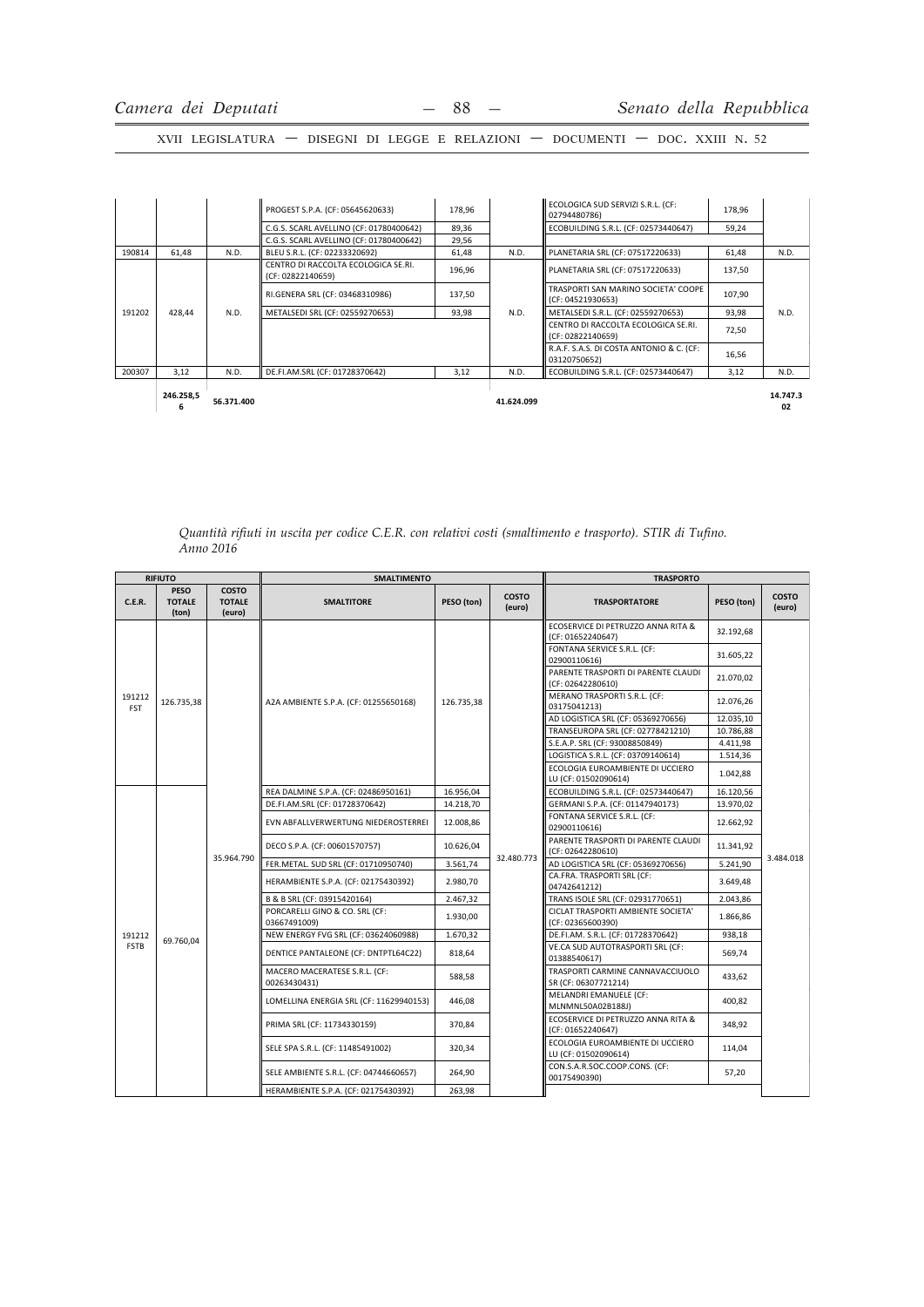$\overline{\phantom{0}}$ 

XVII LEGISLATURA - DISEGNI DI LEGGE E RELAZIONI - DOCUMENTI - DOC. XXIII N. 52

|                       |                |            | HERAMBIENTE RECUPERI S.R.L. (CF:                         |           |            |                                                          |           |           |
|-----------------------|----------------|------------|----------------------------------------------------------|-----------|------------|----------------------------------------------------------|-----------|-----------|
|                       |                |            | 03400081208)                                             | 119,94    |            |                                                          |           |           |
|                       |                |            | ECO-ENERGY SRL (CF: 02857240218)                         | 88.28     |            |                                                          |           |           |
|                       |                |            | FUTURA S.R.L. (CF: 03083540249)                          | 29,46     |            |                                                          |           |           |
|                       |                |            | VERNIERI ECOLOGIA S.R.L. (CF:<br>05052190658)            | 29,28     |            |                                                          |           |           |
|                       |                |            | EVN ABFALLVERWERTUNG NIEDEROSTERREI                      | 19.452.12 |            | IORIO TRASPORTI E LOGISTICA S.R.L. (CF:<br>03388251211)  | 19.452.12 |           |
|                       |                |            | DECO S.P.A. (CF: 00601570757)                            | 7.942,66  |            | PARENTE TRASPORTI DI PARENTE CLAUDI<br>(CF: 02642280610) | 9.983,56  |           |
| 191212                | 34.210,14      | 15.438.068 | A.R.A.L. SPA (CF: 02021620063)                           | 4.968,52  | 14.572.153 | AZZURRA LOGISTICA S.R.L. (CF:<br>01417300629)            | 1.900,02  | 865.915   |
| <b>FUT</b>            |                |            | REA DALMINE S.P.A. (CF: 02486950161)                     | 1.034,74  |            | FONTANA SERVICE S.R.L. (CF:<br>02900110616)              | 1.187,84  |           |
|                       |                |            | HERAMBIENTE S.P.A. COMPO. BIOSTAB. (CF:<br>02175430392)  | 812,10    |            | AD LOGISTICA SRL (CF: 05369270656)                       | 1.006.72  |           |
|                       |                |            |                                                          |           |            | GERMANI S.P.A. (CF: 01147940173)                         | 448.62    |           |
|                       |                |            |                                                          |           |            | LOGISTICA S.R.L. (CF: 03709140614)                       | 231,26    |           |
|                       |                |            | A.R.A.L. SPA (CF: 02021620063)                           | 11.149,22 |            | FONTANA SERVICE S.R.L. (CF:<br>02900110616)              | 11.014,72 |           |
|                       |                |            | EVN ABFALLVERWERTUNG NIEDEROSTERREI                      | 5.387,36  |            | AZZURRA LOGISTICA S.R.L. (CF:<br>01417300629)            | 5.491,28  |           |
|                       |                |            | DECO S.P.A. (CF: 00601570757)                            | 2.646.66  |            | AD LOGISTICA SRL (CF: 05369270656)                       | 3.121.38  |           |
| 190501<br><b>FUTS</b> | 23.954,20      | 4.662.729  | HERAMBIENTE S.P.A. COMPO. BIOSTAB. (CF:<br>02175430392)  | 2.340,68  | 4.520.746  | PARENTE TRASPORTI DI PARENTE CLAUDI<br>(CF: 02642280610) | 2.653,02  | 141.983   |
|                       |                |            | CALABRA MACERI E SERVIZI S.P.A. (CF:<br>01668030784)     | 2.274.66  |            | CICLAT TRASPORTI AMBIENTE SOCIETA'<br>(CF: 02365600390)  | 1.355,52  |           |
|                       |                |            | REA DALMINE S.P.A. (CF: 02486950161)                     | 155,62    |            | IORIO TRASPORTI E LOGISTICA S.R.L. (CF:<br>03388251211)  | 200,88    |           |
|                       |                |            |                                                          |           |            | LOGISTICA S.R.L. (CF: 03709140614)                       | 117,40    |           |
| 160216                | 0.05           | N.D.       | CITTA' DI LEONIA COOPERATIVA SOCIAL (CF:<br>07370100633) | 0.05      | N.D.       | CITTA' DI LEONIA COOPERATIVA SOCIAL<br>(CF: 07370100633) | 0.05      | N.D.      |
| 161002                | 60.30          | N.D.       | C.G.S. SCARL AVELLINO (CF: 01780400642)                  | 60.30     | N.D.       | ECOSERVICE DI PETRUZZO ANNA RITA &<br>(CF: 01652240647)  | 60.30     | N.D.      |
|                       |                |            | SANAV SRL (CF: 04373030651)                              | 211,22    |            | ECOSERVICE DI PETRUZZO ANNA RITA &<br>(CF: 01652240647)  | 361,58    |           |
| 190703                | 569.74         | N.D.       | C.G.S. SCARL AVELLINO (CF: 01780400642)                  | 179,20    | N.D.       | ECOBUILDING S.R.L. (CF: 02573440647)                     | 208,16    | N.D.      |
|                       |                |            | C.G.S. SCARL AVELLINO (CF: 01780400642)                  | 89.84     |            |                                                          |           |           |
|                       |                |            | C.G.S. SCARL AVELLINO (CF: 01780400642)                  | 89,48     |            |                                                          |           |           |
| 190814                | 30.26          | N.D.       | SEMATAF SRL (CF: 01080990771)                            | 30.26     | N.D.       | ECOBUILDING S.R.L. (CF: 02573440647)                     | 30.26     | N.D.      |
|                       |                |            | GRUPPO METALFER SRL (CF: 06972001215)                    | 145.66    |            | CAMPANIA ROTTAMI S.R.L. (CF:<br>03870590613)             | 288.22    |           |
| 191202                | 458.71         | N.D.       | RICICLA CAMPANIA S.R.L. (CF: 05783811218)                | 119,99    | N.D.       | RICICLA CAMPANIA S.R.L. (CF:<br>05783811218)             | 119,99    | N.D.      |
|                       |                |            | ECOSIDER S.R.L. (CF: 03200210650)                        | 107.68    |            | PLANETARIA SRL (CF: 07517220633)                         | 50.50     |           |
|                       |                |            | RI.GENERA SRL (CF: 03468310986)                          | 50,50     |            |                                                          |           |           |
|                       |                |            | ECO LOGISTICA MERIDIONALE SRL (CF:<br>05517610654)       | 34,88     |            |                                                          |           |           |
| 200307                | 8.44           | N.D.       | DE.FI.AM.SRL (CF: 01728370642)                           | 8.44      | N.D.       | DE.FI.AM. S.R.L. (CF: 01728370642)                       | 8.44      | N.D.      |
|                       | 255.787,2<br>6 | 56.065.587 |                                                          |           | 51.573.672 |                                                          |           | 4.491.916 |

Quantità rifiuti in uscita per codice C.E.R. con relativi costi (smaltimento e trasporto). STIR di Tufino.<br>1º semestre 2017

|                      | <b>RIFIUTO</b>                        |                                         | <b>SMALTIMENTO</b>                    |            |                        | <b>TRASPORTO</b>                                                                             |                      |                        |
|----------------------|---------------------------------------|-----------------------------------------|---------------------------------------|------------|------------------------|----------------------------------------------------------------------------------------------|----------------------|------------------------|
| C.E.R.               | <b>PESO</b><br><b>TOTALE</b><br>(ton) | <b>COSTO</b><br><b>TOTALE</b><br>(euro) | <b>SMALTITORE</b>                     | PESO (ton) | <b>COSTO</b><br>(euro) | <b>TRASPORTATORE</b>                                                                         | <b>PESO</b><br>(ton) | <b>COSTO</b><br>(euro) |
|                      |                                       |                                         |                                       |            |                        | LOGISTICA S.R.L. (CF: 03709140614)                                                           | 16.937,70            |                        |
|                      |                                       |                                         |                                       |            |                        | ECOLOGIA EUROAMBIENTE DI UCCIERO<br>LU (CF: 01502090614)<br>ECOSERVICE SRL (CF: 01652240647) | 11.011.46            |                        |
|                      |                                       |                                         |                                       |            |                        |                                                                                              | 9.578.74             |                        |
| 191212<br><b>FST</b> | 54.930,68                             | 14.596.656                              | A2A AMBIENTE S.P.A. (CF: 01255650168) | 54.930.68  | 13.800.299             | MERANO TRASPORTI S.R.L. (CF:<br>03175041213)                                                 | 8.327.76             | 796.356                |
|                      |                                       |                                         |                                       |            |                        | TRANSEUROPA SRL (CF: 02778421210)                                                            | 7.503,92             |                        |
|                      |                                       |                                         |                                       |            |                        | PARENTE TRASPORTI DI PARENTE CLAUDI<br>(CF: 02642280610)                                     | 1.324.34             |                        |
|                      |                                       |                                         |                                       |            |                        | VENTRONE S.R.L. (CF: 03787100613)                                                            | 246.76               |                        |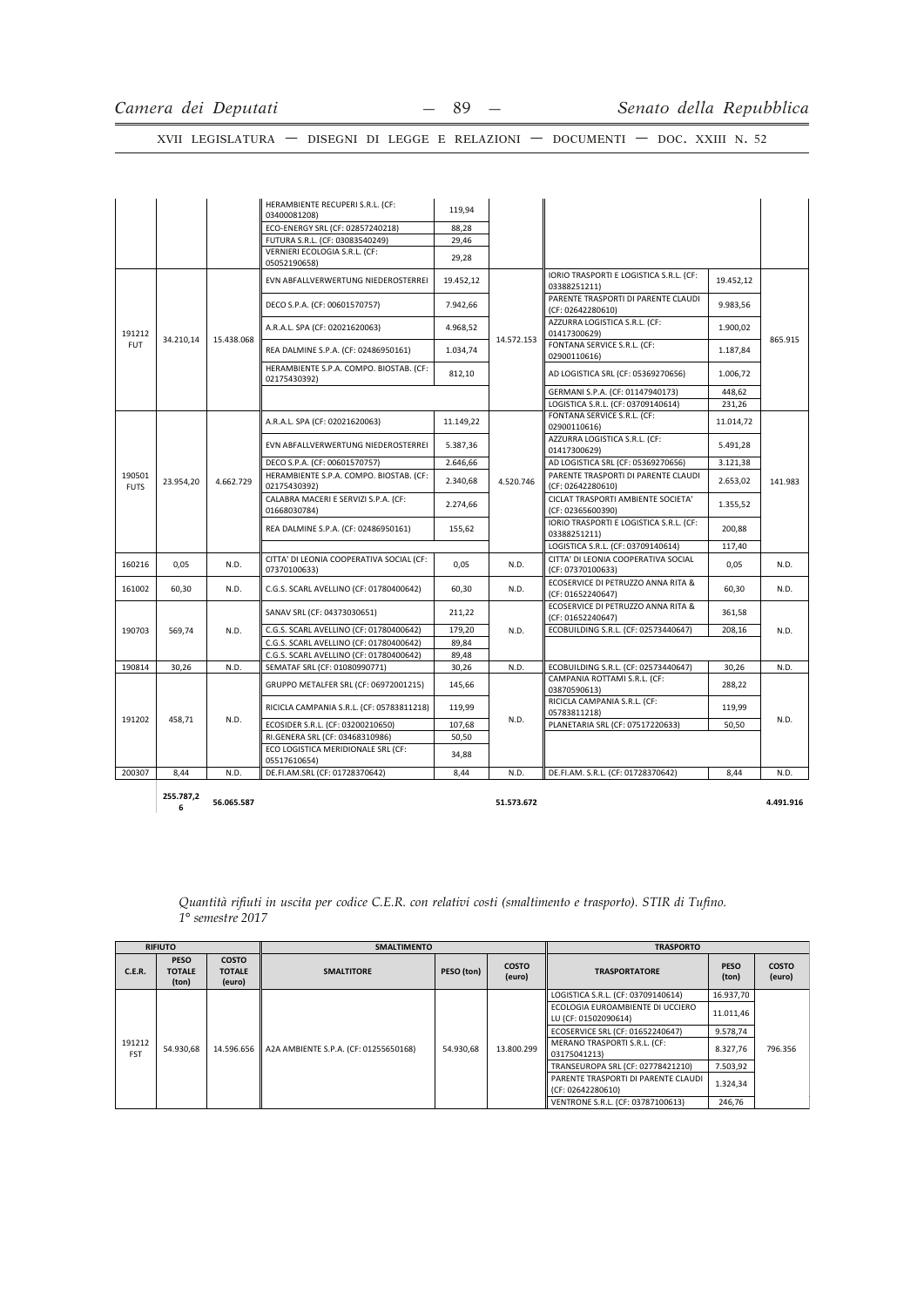|                       |           |      | REA DALMINE S.P.A. (CF: 02486950161)                    | 9.165,72 |           | GERMANI S.P.A. (CF: 01147940173)                         | 8.875,38                                                 |          |      |
|-----------------------|-----------|------|---------------------------------------------------------|----------|-----------|----------------------------------------------------------|----------------------------------------------------------|----------|------|
|                       |           |      | DE.FI.AM.SRL (CF: 01728370642)                          | 8.854.94 |           | ECOBUILDING S.R.L. (CF: 02573440647)                     | 6.741.94                                                 |          |      |
|                       |           |      | DECO S.P.A. (CF: 00601570757)                           | 3.647,30 |           | DE.FI.AM. S.R.L. (CF: 01728370642)                       | 2.966,46                                                 |          |      |
|                       |           |      | FER.METAL. SUD SPA (CF: 01710950740)                    | 2.565.06 |           | CA.FRA. TRASPORTI SRL (CF:<br>04742641212)               | 2.344,10                                                 |          |      |
|                       |           |      | DENTICE PANTALEONE (CF: DNTPTL64C22)                    | 975.26   |           | AD LOGISTICA SRL (CF: 05369270656)                       | 2.010.82                                                 |          |      |
|                       |           |      | B & B SRL (CF: 03915420164)                             | 722,44   |           | PARENTE TRASPORTI DI PARENTE CLAUDI<br>(CF: 02642280610) | 1.790,72                                                 |          |      |
| 191212<br><b>FSTB</b> | 28.075,14 |      | NEW ENERGY FVG SRL (CF: 03624060988)                    | 662,18   |           | ECOLOGIA EUROAMBIENTE DI UCCIERO<br>LU (CF: 01502090614) | 879,10                                                   |          |      |
|                       |           |      | FIR ECOLOGIA SRL (CF: 02823270646)                      | 526,04   |           | LOGISTICA S.R.L. (CF: 03709140614)                       | 754,16                                                   |          |      |
|                       |           |      | ECOSISTEM S.R.L. (CF: 02268680648)                      | 459,42   |           | TRASPORTI CARMINE CANNAVACCIUOLO<br>SR (CF: 06307721214) | 549,04                                                   |          |      |
|                       |           |      | P.R.T. SRL (CF: 03857510659)                            | 230,78   |           | ECOSISTEM S.R.L. (CF: 02268680648)                       | 459,42                                                   |          |      |
|                       |           |      | SELE AMBIENTE S.R.L. (CF: 04744660657)                  | 150,24   |           | VENTRONE S.R.L. (CF: 03787100613)                        | 360,84                                                   |          |      |
|                       |           |      | ECO-ENERGY SRL (CF: 02857240218)                        | 115,76   |           | AM TRASPORTI S.R.L. (CF: 04094930650)                    | 230,78                                                   |          |      |
|                       |           |      |                                                         |          |           | EUROPA AMBIENTE S.R.L. (CF:<br>02172900744)              | 112,38                                                   |          |      |
|                       | 13.954.20 |      | A.R.A.L. SPA (CF: 02021620063)                          | 6.402,36 |           | AZZURRA LOGISTICA S.R.L. (CF:<br>01417300629)            | 9.431,96                                                 |          |      |
|                       |           |      | DECO S.P.A. (CF: 00601570757)                           | 6.113,94 | 5.551.499 | AD LOGISTICA SRL (CF: 05369270656)                       | 2.597,98                                                 |          |      |
| 191212<br><b>FUT</b>  |           | N.D. | REA DALMINE S.P.A. (CF: 02486950161)                    | 795,46   |           | PARENTE TRASPORTI DI PARENTE CLAUDI<br>(CF: 02642280610) | 987,08                                                   | N.D.     |      |
|                       |           |      | HERAMBIENTE S.P.A. COMPO. BIOSTAB. (CF:<br>02175430392) | 500,72   |           | GERMANI S.P.A. (CF: 01147940173)                         | 795,46                                                   |          |      |
|                       |           |      | CALABRA MACERI E SERVIZI S.P.A. (CF:<br>01668030784)    | 141,72   |           | ECOLOGICA SUD SERVIZI S.R.L. (CF:<br>02794480786)        | 141,72                                                   |          |      |
|                       | 12.317,76 |      | A.R.A.L. SPA (CF: 02021620063)                          | 4.836,48 | 2.806.645 | LOGISTICA S.R.L. (CF: 03709140614)                       | 5.703,64                                                 |          |      |
|                       |           |      | DECO S.P.A. (CF: 00601570757)                           | 4.611,04 |           | IORIO TRASPORTI E LOGISTICA S.R.L. (CF:<br>03388251211)  | 1.843,78                                                 |          |      |
| 190501                |           |      | CALABRA MACERI E SERVIZI S.P.A. (CF:<br>01668030784)    | 2.624,60 |           |                                                          | AZZURRA LOGISTICA S.R.L. (CF:<br>01417300629)            | 1.713,20 |      |
| <b>FUTS</b>           |           | N.D. | EVN ABFALLVERWERTUNG NIEDEROSTERREI                     | 245,64   |           |                                                          | PARENTE TRASPORTI DI PARENTE CLAUDI<br>(CF: 02642280610) | 1.289,34 | N.D. |
|                       |           |      |                                                         |          |           | AD LOGISTICA SRL (CF: 05369270656)                       | 1.061,70                                                 |          |      |
|                       |           |      |                                                         |          |           | VENTRONE S.R.L. (CF: 03787100613)                        | 460,46                                                   |          |      |
|                       |           |      |                                                         |          |           | C.I.T.E. S.CONS.A R.L. (CF: 04238130654)                 | 245,64                                                   |          |      |
| 170405                | 14,70     | N.D. | METALLI AMBIENTE S.R.L. (CF:<br>01514570629)            | 14,70    | N.D.      | METALLI AMBIENTE S.R.L. (CF:<br>01514570629)             | 14,70                                                    | N.D.     |      |
|                       | 181,92    | N.D. | SANAV SRL (CF: 04373030651)                             | 61,04    |           | ECOSERVICE SRL (CF: 01652240647)                         | 151,72                                                   |          |      |
| 190703                |           |      | C.G.S. SCARL AVELLINO (CF: 01780400642)                 | 60.12    | N.D.      | ECOBUILDING S.R.L. (CF: 02573440647)                     | 30,20                                                    | N.D.     |      |
|                       |           |      | C.G.S. SCARL SALERNO (CF: 02573830656)                  | 30.48    |           |                                                          |                                                          |          |      |
|                       |           |      | C.G.S. SCARL SALERNO (CF: 02573830656)                  | 30,28    |           |                                                          |                                                          |          |      |
| 190814                | 30,84     | N.D. | DE.FI.AM.SRL (CF: 01728370642)                          | 30,84    | N.D.      | ECOBUILDING S.R.L. (CF: 02573440647)                     | 30,84                                                    | N.D.     |      |
| 191202                | 187,46    | N.D. | SIDER GROUP SRL (CF: 05321050659)                       | 101,14   | N.D.      | CAMPANIA ROTTAMI S.R.L. (CF:<br>03870590613)             | 147,54                                                   | N.D.     |      |
|                       |           |      | ECO LOGISTICA MERIDIONALE SRL (CF:<br>05517610654)      | 86,32    |           | VIENNA TRASPORTI - SOCIETA' COOPERA<br>(CF: 05054350656) | 39,92                                                    |          |      |

109.692,70 14.596.656

22.158.444

796.356

Con riferimento al periodo 1º gennaio 2014/30 giugno 2017, sono state determinate le quantità di rifiuto da processo, vale a dire quello contraddistinto dai codici CER 191212 e 190501, trasportato da ciascun vettore, calcolandone la relativa quota percentuale. I dati elaborati sono stati riepilogati nella seguente tabella.

Quantità rifiuti (CER 191212 e 190501) trasportata da ciascun vettore. STIR di Tufino (NA). 1º gennaio 2014/30 giugno 2017

| <b>TRASPORTATORE</b>                                  | <b>PESO</b><br>191212<br>(ton) | %<br>191212 | <b>PESO</b><br>190501<br>(ton) | %<br>190501 | <b>PESO</b><br>$191212 +$<br>190501<br>(ton) | %<br>191212<br>190501 |
|-------------------------------------------------------|--------------------------------|-------------|--------------------------------|-------------|----------------------------------------------|-----------------------|
| PARENTE TRASPORTI DI PARENTE CLAUDI (CF: 02642280610) | 99.893.02                      | 13.12%      | 13.312.50                      | 17.39%      | 113.205.52                                   | 13.51%                |
| <b>FONTANA SERVICE S.R.L. (CF: 02900110616)</b>       | 91.728.96                      | 12.04%      | 12.837.40                      | 16.77%      | 104.566.36                                   | 12.47%                |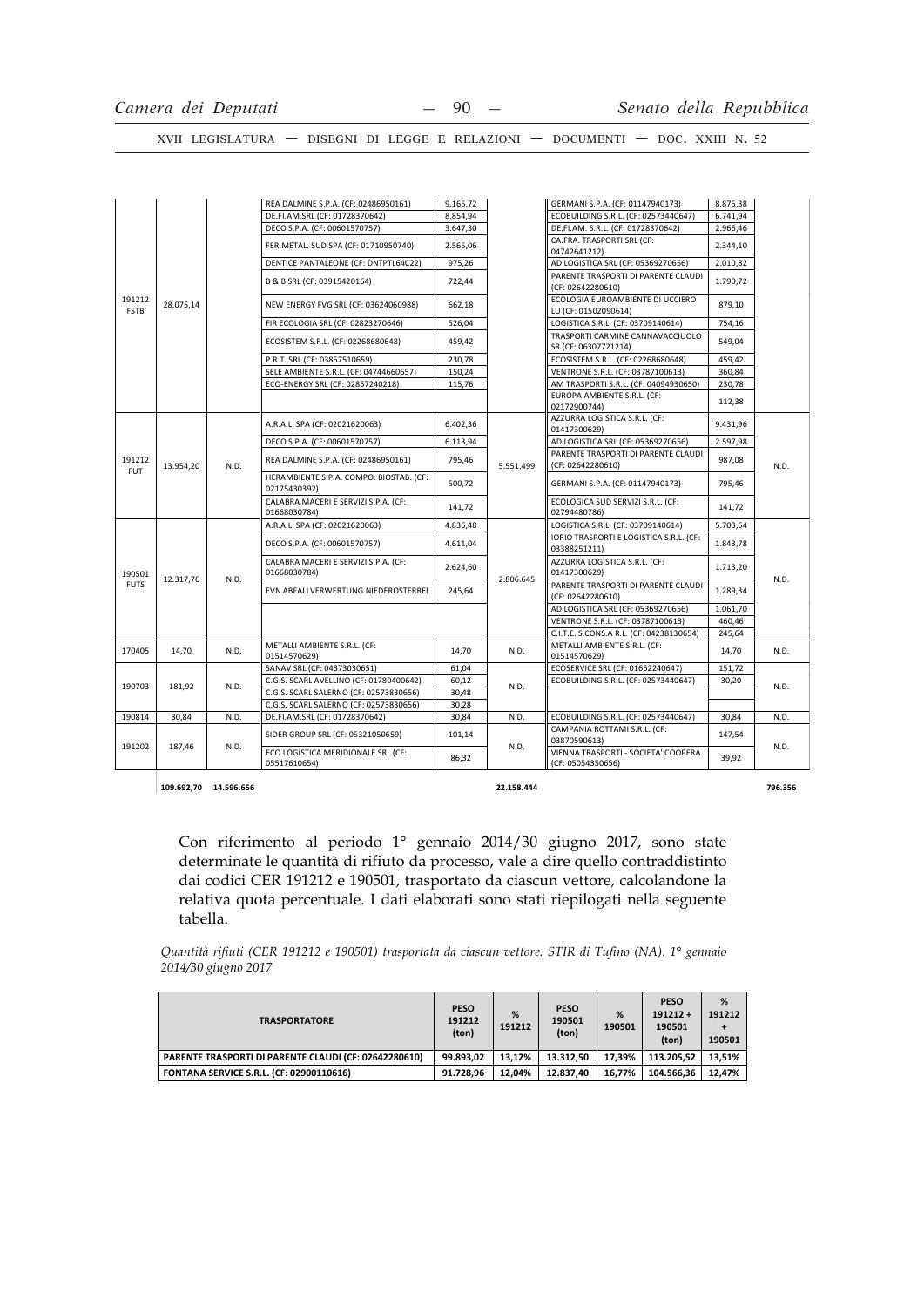| ECOSERVICE DI PETRUZZO ANNA RITA & (CF: 01652240647) <sup>18</sup> | 88.465,17  | 11,61% | 1.019,00  | 1,33%  | 89.484,17  | 10,68% |
|--------------------------------------------------------------------|------------|--------|-----------|--------|------------|--------|
| GERMANI S.P.A. (CF: 01147940173)                                   | 69.831,56  | 9,17%  | 27,42     | 0,04%  | 69.858,98  | 8,33%  |
| VE.CA SUD AUTOTRASPORTI SRL (CF: 01388540617) <sup>19</sup>        | 52.628,04  | 6,91%  | 5.021,38  | 6,56%  | 57.649,42  | 6,88%  |
| AD LOGISTICA SRL (CF: 05369270656) <sup>20</sup>                   | 42.716,92  | 5,61%  | 11.665,50 | 15,24% | 54.382,42  | 6,49%  |
| LA ROCCA TERMINAL SRL (CF: 04734570650) <sup>21</sup>              | 52.540,16  | 6,90%  | 0,00      | 0,00%  | 52.540,16  | 6,27%  |
| TRANSEUROPA SRL (CF: 02778421210)                                  | 40.466,76  | 5,31%  | 27,32     | 0,04%  | 40.494,08  | 4,83%  |
| S.E.A.P. SRL (CF: 93008850849)                                     | 35.421,60  | 4,65%  | 0,00      | 0,00%  | 35.421,60  | 4,23%  |
| IORIO TRASPORTI E LOGISTICA S.R.L. (CF: 03388251211)               | 27.915,24  | 3,67%  | 2.044,66  | 2,67%  | 29.959,90  | 3,57%  |
| EUROPETROLI SRL (CF: 02804460653)                                  | 25.557,44  | 3,36%  | 2.804,22  | 3,66%  | 28.361,66  | 3,38%  |
| LOGISTICA S.R.L. (CF: 03709140614)                                 | 19.555,44  | 2,57%  | 6.483,24  | 8,47%  | 26.038,68  | 3,11%  |
| ECOBUILDING S.R.L. (CF: 02573440647)                               | 24.648,90  | 3,24%  | 0,00      | 0,00%  | 24.648,90  | 2,94%  |
| MERANO TRASPORTI S.R.L. (CF: 03175041213)                          | 24.242,82  | 3,18%  | 0,00      | 0,00%  | 24.242,82  | 2,89%  |
| AZZURRA LOGISTICA S.R.L. (CF: 01417300629)                         | 11.331,98  | 1,49%  | 7.204,48  | 9,41%  | 18.536,46  | 2,21%  |
| TRANS ISOLE SRL (CF: 02931770651)                                  | 13.795,86  | 1,81%  | 0,00      | 0,00%  | 13.795,86  | 1,65%  |
| ECOLOGIA EUROAMBIENTE DI UCCIERO LU (CF: 01502090614)              | 13.047,48  | 1,71%  | 0,00      | 0,00%  | 13.047,48  | 1,56%  |
| DE.FI.AM SRL (CF: 01728370642)                                     | 11.722,86  | 1,54%  | 0,00      | 0,00%  | 11.722,86  | 1,40%  |
| ECOLOGISTICA SERVIZI SRL (CF: 02548790738)                         | 0,00       | 0,00%  | 10.539,28 | 13,77% | 10.539,28  | 1,26%  |
| CA.FRA. TRASPORTI SRL (CF: 04742641212)                            | 5.993,58   | 0,79%  | 0,00      | 0,00%  | 5.993,58   | 0,72%  |
| COS.MER S.P.A. (CF: 01152120638)                                   | 4.849,34   | 0,64%  | 0,00      | 0,00%  | 4.849,34   | 0,58%  |
| CICLAT TRASPORTI AMBIENTE SOCIETA' (CF: 02365600390)               | 1.866,86   | 0,25%  | 1.355,52  | 1,77%  | 3.222,38   | 0,38%  |
| CU.MA. S.R.L. (CF: 00840400949)                                    | 0,00       | 0,00%  | 1.268,42  | 1,66%  | 1.268,42   | 0,15%  |
| VENTRONE S.R.L. (CF: 03787100613)                                  | 607,60     | 0,08%  | 460,46    | 0,60%  | 1.068,06   | 0,13%  |
| TRASPORTI CARMINE CANNAVACCIUOLO SR (CF:<br>06307721214)           | 982,66     | 0,13%  | 0,00      | 0.00%  | 982,66     | 0,12%  |
| ECOSISTEM S.R.L. (CF: 02268680648)                                 | 459,42     | 0,06%  | 0,00      | 0,00%  | 459,42     | 0,05%  |
| RESSIA GIAN PIETRO E C. S.N.C. (CF: 00432390060)                   | 434,72     | 0,06%  | 0,00      | 0,00%  | 434,72     | 0,05%  |
| MELANDRI EMANUELE (CF: MLNMNL50A02B188J)                           | 400,82     | 0,05%  | 0,00      | 0,00%  | 400,82     | 0,05%  |
| C.I.T.E. S.CONS.A R.L. (CF: 04238130654)                           | 0,00       | 0,00%  | 245,64    | 0,32%  | 245,64     | 0,03%  |
| AM TRASPORTI S.R.L. (CF: 04094930650)                              | 230,78     | 0,03%  | 0,00      | 0,00%  | 230,78     | 0,03%  |
| ECOLOGICA SUD SERVIZI S.R.L. (CF: 02794480786)                     | 141,72     | 0,02%  | 0,00      | 0,00%  | 141,72     | 0,02%  |
| SOGLIANO AMBIENTE TRASPORTI SRL (CF: 03308750409)                  | 0,00       | 0,00%  | 130,28    | 0,17%  | 130,28     | 0,02%  |
| LINEA AMBIENTE SRL (CF: 03022920171)                               | 0,00       | 0,00%  | 113,48    | 0,15%  | 113,48     | 0,01%  |
| EUROPA AMBIENTE S.R.L. (CF: 02172900744)                           | 112,38     | 0,01%  | 0,00      | 0,00%  | 112,38     | 0,01%  |
| CON.S.A.R.SOC.COOP.CONS. (CF: 00175490390)                         | 57,20      | 0,01%  | 0,00      | 0,00%  | 57,20      | 0,01%  |
|                                                                    | 761.647.29 |        | 76.560.20 |        | 838.207.49 |        |

I principali vettori dei rifiuti CER 191212 e 190501, possono meglio apprezzarsi con il grafico seguente che riporta i trasportatori con quantità trasferite di rifiuti superiori al 5% del totale.

<sup>&</sup>lt;sup>18</sup> Ecoservice Srl, con sede in Carrara (MS), via Petacchi, 1 (C.F. 01652240647).

<sup>&</sup>lt;sup>19</sup> ve.ca. Sud autotrasporti srl in liquidazione, con sede in Agrate Brianza (MB), via Cardano, 1 (C.F. 01388540617).

<sup>&</sup>lt;sup>20</sup> Ad Logistica Srl, con sede in Battipaglia (SA), via Spineta, 47 (C.F. 05369270656).

<sup>&</sup>lt;sup>21</sup> La Rocca Terminal Srl, con sede in Battipaglia (SA), via Palatucci - Centro Direz. (C.F. 04734570650).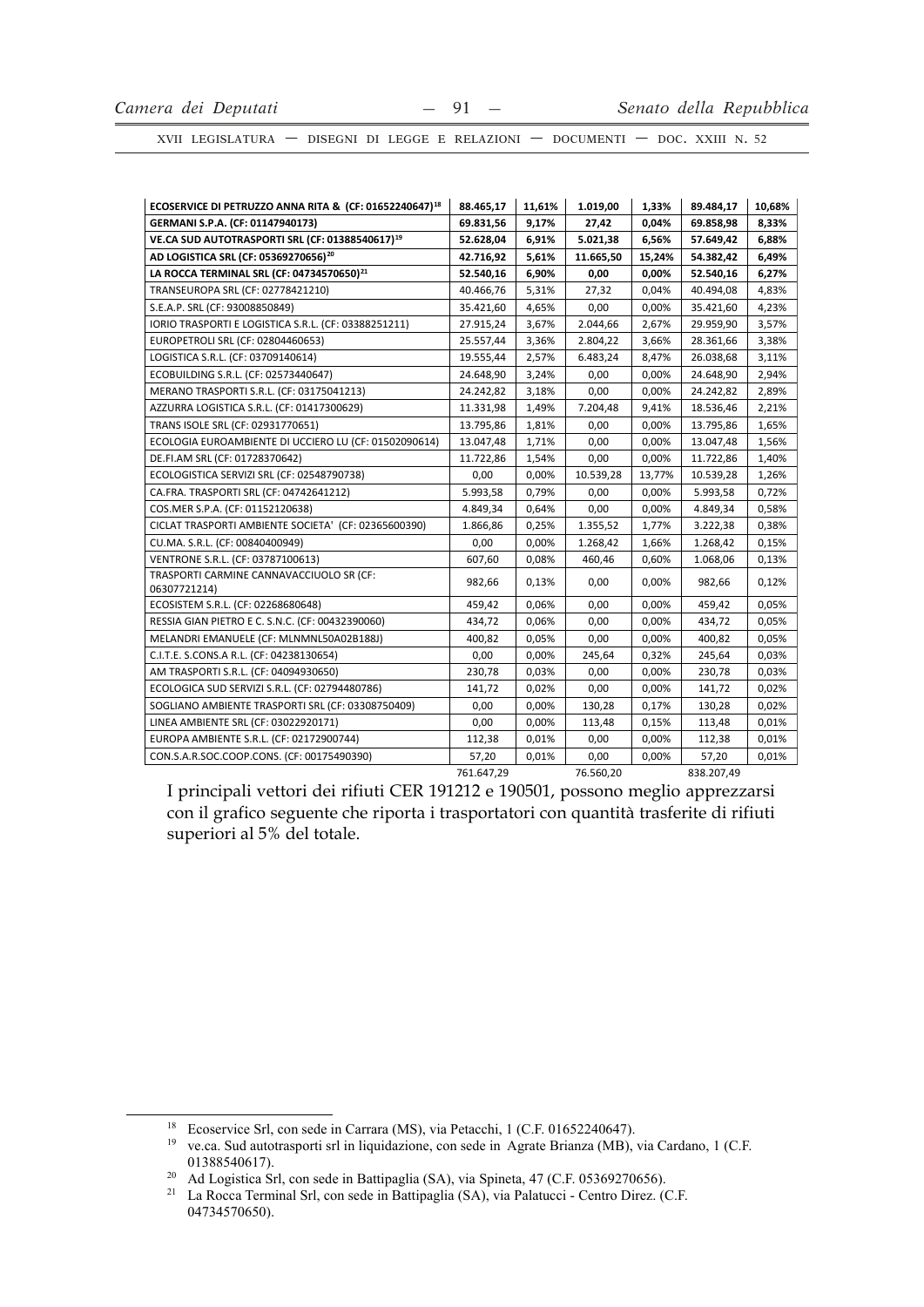

## **2.6.2 La società Gisec S.p.A**

La provincia di Caserta per effetto dell'applicazione delle norme in precedenza richiamate, gestisce, con decorrenza dal 1 gennaio 2010 e sino ad oggi, per il tramite della propria partecipata Gisec SpA,22 sul territorio di competenza, unicamente il secondo segmento del ciclo dei rifiuti (trattamento, smaltimento e recupero), avendo la stessa acquisito *ope legis* la titolarità, e non la proprietà, dei relativi siti ed impianti.

A seguito del decreto legge n. 195 del 2009, sono stati trasferiti nella titolarità provinciale non solo siti ed impianti funzionali al ciclo dei rifiuti ma anche e soprattutto, siti non più operativi da anni e manifestamente non funzionali al ciclo tra cui spiccano, in particolare, i cosiddetti siti ex Fibe.

Se la problematica dei siti ex Fibe è, come appare intuitivo, di particolare spessore, elementi di ancora maggiore criticità riguardano il non corretto adempimento, da parte di molti comuni serviti (enti preposti all'accertamento ed alla riscossione, in via diretta e indiretta, della tassa sui rifiuti, destinata a garantire copertura integrale, dal punto di vista finanziario, alle attività connesse al ciclo integrato dei rifiuti), degli obblighi di pagamento su di essi gravanti nei confronti della provincia prima (in relazione al periodo 1 gennaio 2010/31 dicembre 2012) e della Gisec SpA poi (in relazione al periodo 1 gennaio 2013/ad oggi).

Rappresentando le rimesse dei comuni l'unica fonte di finanziamento delle attività realizzate, allo stato, dalla società provinciale nell'ambito materiale considerato, appare del tutto evidente che i mancati pagamenti per diverse decine di milioni di euro nel quinquennio 2010/2016, creano grandi difficoltà

<sup>22</sup> Una esaustiva ricostruzione della attività svolta dalla Gisec è contenuta nella documentazione acquisita e classificata come Doc. nn. 2542/1-2, con aggiornamento alla data del novembre 2017.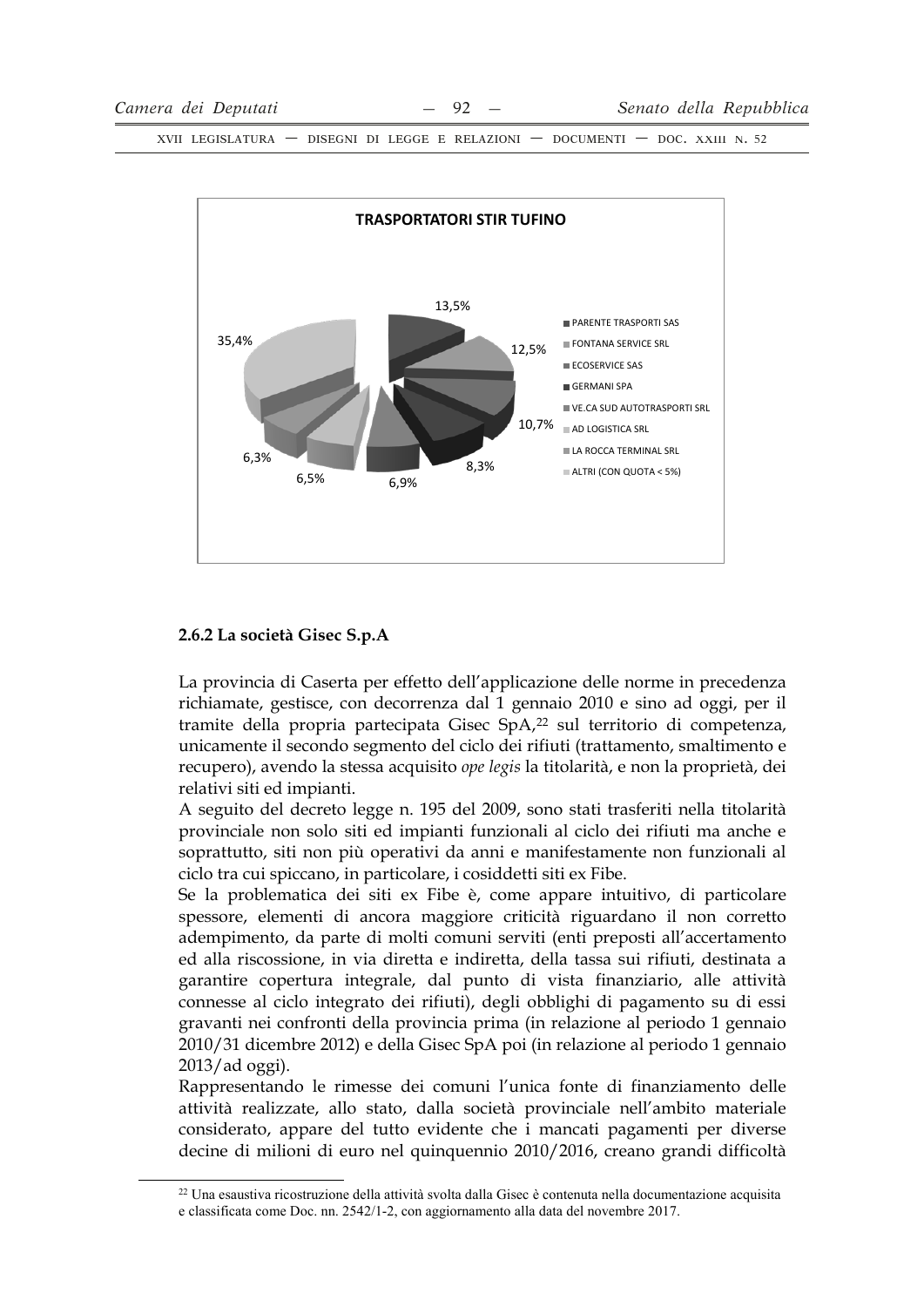| Camera dei Deputati |  |  | Senato della Repubblica |
|---------------------|--|--|-------------------------|
|                     |  |  |                         |

alla società medesima per garantire la perdurante erogazione delle attività di trattamento, smaltimento e recupero dei rifiuti, e costringono, di fatto, in uno con l'assoluta incertezza sul momento del passaggio di consegne alla conferenza d'ambito competente, ad una gestione orientata sul breve termine e non ispirata a logiche programmatorie di lungo periodo.

## Dotazione impiantistica in provincia di Caserta

Ad oggi, il sistema di trattamento e smaltimento dei rifiuti urbani in provincia di Caserta si articola sulla seguente impiantistica:

- 1. Lo STIR di S. Maria Capua Vetere (gestito dalla Gisec dal 1 gennaio 2010) che ha una potenzialità nominale di circa 1205 tonnellate/giorno - 361.500 tonnellate/anno. Nella realtà vengono trattati circa 200.000 tonnellate/anno di rifiuti e quindi circa 660 tonnellate/giorno (300 giorni lavorativi). Lo stabilimento di tritovagliatura ed imballaggio rifiuti (STIR) è ubicato nel comune di Santa Maria Capua Vetere (CE), in località Spartimento, a sud ovest del centro abitato. L'impianto è inserito in un contesto prevalentemente agricolo; a sud ovest è ubicato l'Istituto penitenziario, mentre ad est la strada statale SS7bis. L'esercizio è autorizzato, con AIA n. 294 del 2009, al trattamento di 361.700 tonnellate/anno di rifiuti urbani residuali da raccolta differenziata. L'impianto occupa una superficie complessiva pari a  $64.000$  m<sup>2</sup>, ripartiti come segue:
	- superficie coperta: 19.910 metri quadrati
	- superficie scoperta pavimentata impermeabilizzata: 26.190 metri quadrati
	- superficie scoperta non pavimentata: 17.900 metri quadrati

Lo stabilimento è costituito nel complesso da quattro edifici coperti:

- edificio accettazione/selezione/imballaggio;
- edificio di stabilizzazione MVS;
- edificio di stabilizzazione MVA;
- edificio di raffinazione.

Inoltre l'impianto è provvisto di una palazzina ad uso uffici e di sezioni di impianto destinate al trattamento dell'aria esausta (scrubber e biofiltri) e dei reflui (impianto di trattamento acque tecnologiche).

2. Diversi siti di stoccaggio provvisorio "ex-Fibe", e non funzionali al ciclo integrato dei rifiuti, alcuni sottoposti a sequestro giudiziario fino al 17 dicembre 2013 e successivamente passati alle province territorialmente competenti e alle rispettive società provinciali per la sola gestione. Di seguito si elencano i siti suddetti:

Pozzo Bianco (S. Maria La Fossa) di 238.000 metri quadrati dove sono stoccate 69.183 tonnellate di rifiuti CER 19.12.12 (3 piazzole), unico sito ex Fibe non sottoposto a sequestro giudiziario.

Brezza (Capua) di 132.000 metri quadrati dove sono stoccate 139.156 t rifiuti CER 19.12.10 (31 piazzole), il sito è stato sottoposto a sequestro giudiziario fino al 17/12/2013.

Area Depuratore (di Marcianise) di 6.000 metri quadrati dove sono stoccati 21.878 tonnellate di rifiuti CER 19.12.12 (1 piazzola), il sito è stato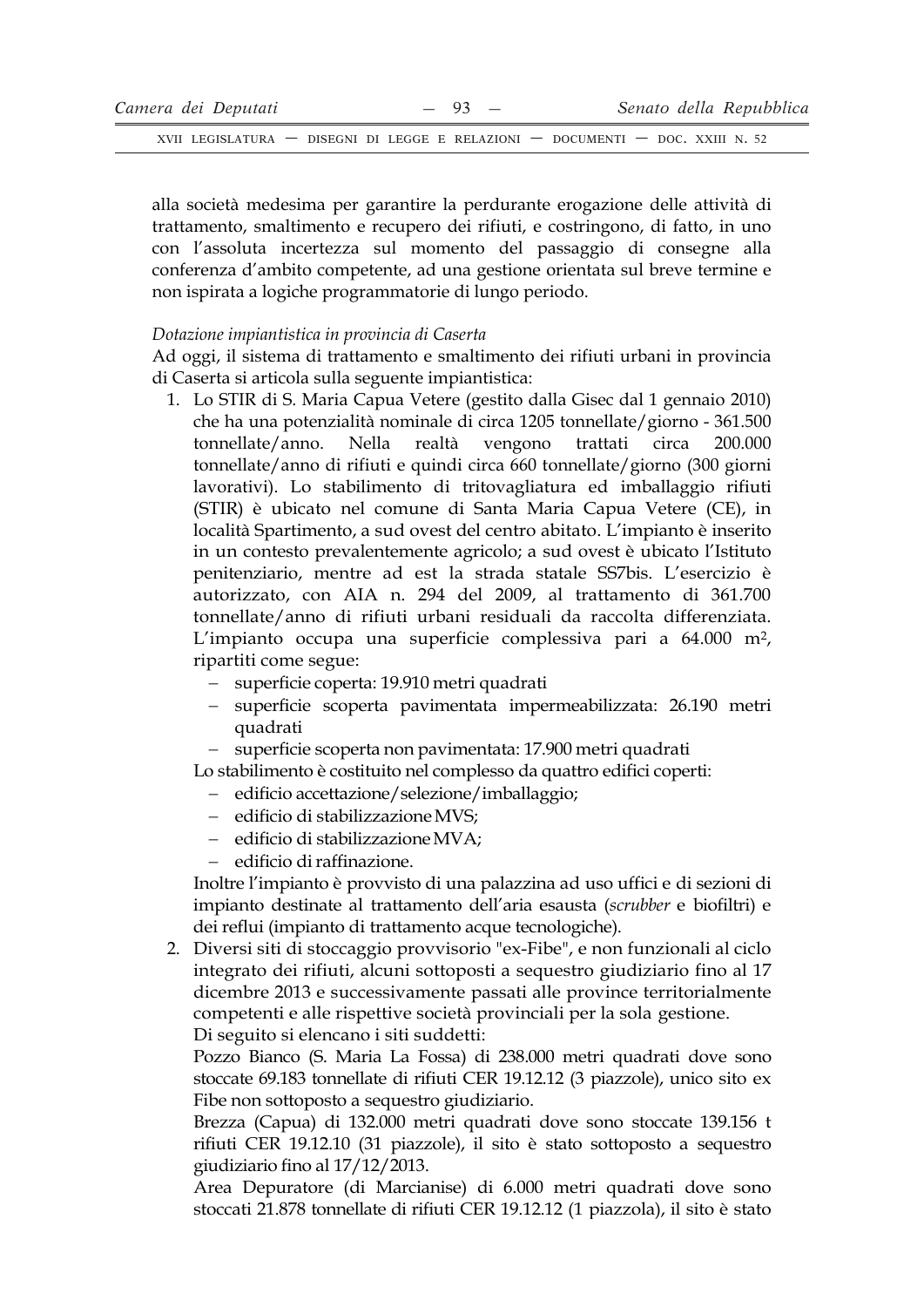sottoposto a sequestro giudiziario fino al 17 dicembre 2013. Come suddetto, sono state ultimate le operazioni di svuotamento delle balle; svuotamento di alcune piazzole da parte della regione Campania.

3. Diverse discariche e siti di stoccaggio provvisori, gestiti fino al 29 febbraio 2012 dal consorzio unico di bacino Caserta e poi dalla Gisec a partire da 1 marzo 2012, per curarne la vigilanza e lo smaltimento del percolato ivi prodotto.

Di seguito si elencano i siti suddetti:

Discarica di Parco Saurino I e II + ampliamento dove al 31 dicembre 2012 sono stoccati circa 1.057.000 tonnellate di rifiuti CER 19.12.12, 19.05.01, 20.01.03 (discarica sequestrata);

Discarica di Bortolotto dove al 31 dicembre 2012 sono stoccati circa 340.000 tonnellate di rifiuti CER 19.12.12, 19.05.01, 20.01.03;

Discariche di Maruzzella 1 e 2, dove al 31 dicembre 2012 sono stoccati complessivamente 1.340.847 tonnellate di rifiuti CER 20.03.01;

Discarica di Lo Uttaro (discarica sequestrata), dove al 31 dicembre 2012 sono stoccati circa 202.923 tonnellate di rifiuti CER 19.12.12 e 19.05.01;

Sito di stoccaggio di Ferrandelle (sito sequestrato), dove al 1 marzo 2012 erano stoccati circa 430.000 tonnellate di rifiuti CER 20.03.01 e 19.05.01;

- 4. La discarica "Marruzzella 3" di S. Tammaro risulta attualmente ancora gestita dal Consorzio SA2 che ne cura le operazioni di abbancamento e quelle di completamento dei lavori di costruzione e capping. La discarica ha una capacità di smaltimento totale di 1.545.800 metri cubi, la superficie utile è di 117.000 metri quadrati. La capacità residua permetterà lo smaltimento della frazione organica dello STIR fino ai primi mesi del 2017. La chiusura della discarica comporterà che lo smaltimento della frazione umida tritovagliata (stabilizzata e non) prodotta dallo STIR, a partire dal 2017, dovrà essere effettuato in impianti di destino fuori regione, determinando un notevole costo aggiuntivo rispetto a quello attualmente sostenuto.
- 5. Impianto per la captazione di biogas presso la discarica Marruzzella III Nell'area dei servizi della discarica Marruzzella III è stato ultimato ma non in funzione ed in attesa di autorizzazione all'esercizio (AIA) l'impianto per la captazione del biogas posizionato nell'area servizi ed a Nord rispetto all'area della discarica. L'impianto è destinato alla captazione di biogas prodotto nei processi di degradazione dei rifiuti conferiti presso la discarica di San Tammaro (Marruzzella III). Il biogas captato sarà convogliato a tre combustori ad alta temperatura e ad un sistema di recupero energetico con produzione di energia elettrica, tramite n. 3 gruppi elettrogeni. La messa in esercizio dell'impianto, prevista per i prossimi mesi, permetterà la valorizzazione del biogas con un conseguente ricavo per la vendita di energia elettrica.
- 6. Impianto per il trattamento del percolato presso la discarica Marruzzella III. Nell'area dei servizi della discarica Marruzzella III oltre all'impianto di captazione biogas è stato ultimato ed è in attesa di autorizzazione all'esercizio (AIA) per conto terzi (solo siti pubblici attualmente gestiti dalla Gisec) anche un impianto per il trattamento

94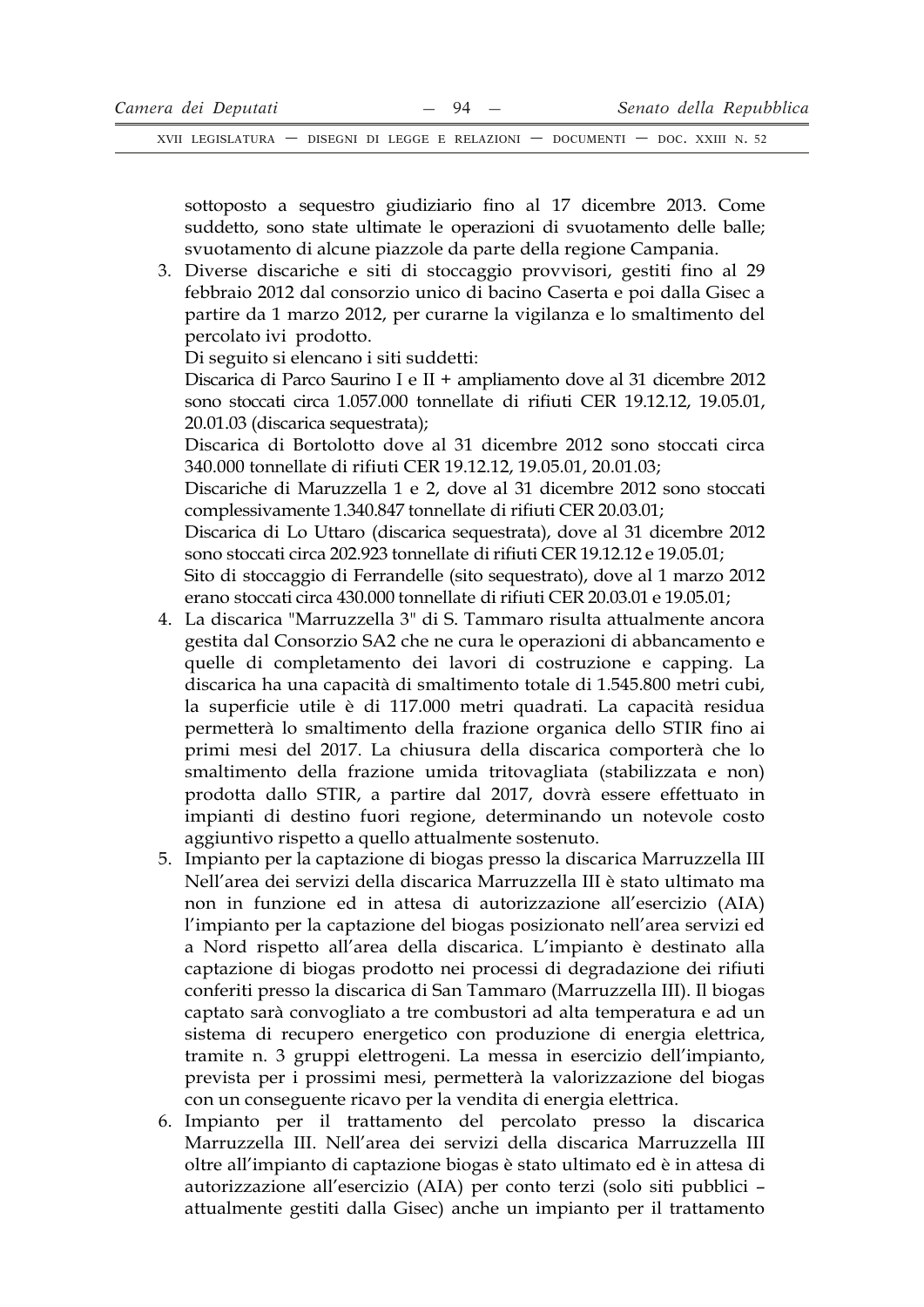95

del percolato. L'impianto è destinato al trattamento del percolato prodotto nella discarica di San Tammaro (Marruzzella III) e dei percolati prodotti nelle altre discariche individuate all'articolo 9 della legge n. 123 del 2008 di conversione con modificazioni del decreto legge 23 maggio 2008 n. 90, recante "Misure straordinarie per fronteggiare l'emergenza nel settore dello smaltimento dei rifiuti nella regione Campania e ulteriori disposizioni di protezione civile". Con l'approvazione della modifica non sostanziale dell'AIA presentata dall'attuale gestore (Consorzio SA") sarà possibile trattare solo il percolato prodotto dai siti pubblici del territorio casertano ed attualmente gestiti dalla Gisec. L'impianto con trattamento ad osmosi inversa, comprendente n. 2 moduli con portata di trattamento pari a 150 metri cubi/giorno cadauno. La messa in esercizio di questo impianto, prevista per i primi mesi del 2016, permetterà un risparmio del 50 per cento del costo di smaltimento del percolato, attualmente effettuato in impianti esterni.

7. Impianto di compostaggio di S. Tammaro. Nell'area del complesso delle discariche di Marruzzella (S. Tammaro CE) è presente un impianto di compostaggio di titolarità regionale la cui costruzione risulta incompleta. La capacità di progetto dell'impianto risulta essere pari a 30.000 tonnellate/anno. Il completamento dell'opera dovrebbe essere assicurato attraverso la realizzazione del polo tecnologico. ".. il condizionale risulta doveroso in quanto sull'area dal 2013 grava un vincolo paesaggistico dovuto alla vicinanza dell'area alla Reggia di Carditello (vincolo del Ministero dei beni culturali decreto n. 1863 del progetto tecnologico  $2013$ ).  $\rm{II}$ del polo nasce dall'intesa interistituzionale tra Ministero dell'ambiente, regione Campania e provincia di Caserta del 2011 che individua nei comuni di San Tammaro e Santa Maria la Fossa interventi infrastrutturali e servizi tra cui anche il completamento dell'impianto di compostaggio..."

La provincia di Caserta ha previsto con i decreti del Presidente n. 65 e 66 del 2010, oltre alla gestione da parte della Gisec degli impianti prima elencati, la realizzazione di nuovi impianti, tra i quali l'impianto di digestione anaerobica e quello per il trattamento termico della frazione secca dei rifiuti urbani. Sia per quest'ultimo impianto (gassificatore) che per l'impianto di digestione anaerobica, la Gisec ha collaborato con i Commissari straordinari nominati dalla regione Campania per promuovere tutte le attività per la realizzazione e gestione degli stessi. Alla data del novembre 2017 la gara per la realizzazione del gassificatore risulta sospesa per volontà della regione Campania, mentre l'iter per la realizzazione del digestore anaerobico risulta fermo in quanto il mandato del commissario ad acta non è stato più rinnovato dalla regione Campania.

## Andamento della gestione

L'andamento della gestione degli ultimi anni, è stato caratterizzato da un'attività di contenimento dei costi operata dalla Gisec SpA che ha